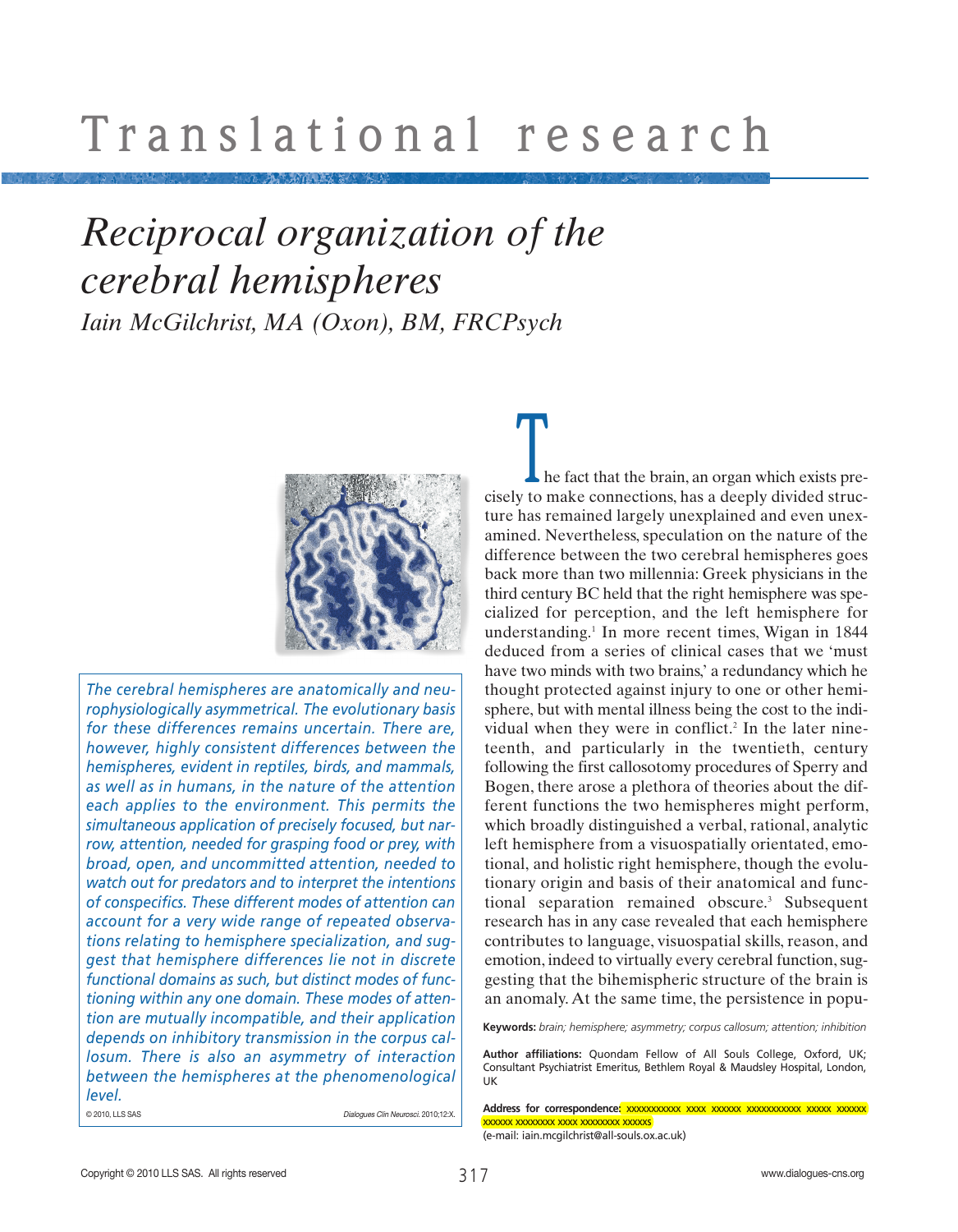lar culture of outdated characterizations of hemisphere difference has meant that the topic has somewhat fallen into disrepute.

Yet many important authors in the field (eg, Hellige,<sup>4</sup>) Ramachandran,<sup>5</sup> Crow,<sup>6</sup> Cutting<sup>7,8</sup>) accept that there is something manifestly important here that requires explanation. Hellige, while emphasizing that 'in the intact brain, it is rarely the case that one hemisphere can perform a task normally whereas the other hemisphere is completely unable to perform the task at all,' notes that 'the range of tasks showing hemispheric asymmetry is quite broad' and that 'thus far, it has not been possible to identify any single information-processing dichotomy that could account for anything close to this entire range of hemispheric asymmetries.' Whatever links there might be between the various hemispheric asymmetries, they would seem to be determined in some other way or according to some other principle.<sup>24</sup> What might that principle be?

#### **Brain asymmetries exist at many levels of description**

The fact that hemispheric asymmetries exist at every level of description suggests that the interhemispheric distribution of neuropsychological functions is unlikely to be random. Such asymmetries exist at the gross anatomical level in the size, weight, and conformation of either hemisphere as a whole, $9,10$  but as well as differing in the size and shape of a number of defined brain areas,<sup>11</sup> the hemispheres differ in the number of neurones,12 neuronal size,13 and the extent of dendritic branching within areas.14,15 The ratio of white to grey matter also differs, being higher in the right hemisphere.<sup>16,17</sup> Neurochemically the hemispheres differ in their sensitivity to hormones<sup>18</sup> and to pharmacological agents, $19$  and there are significant differences in the ratio of dopaminergic to noradrenergic neurotransmission.<sup>20,21</sup>

### **Functional independence of the hemispheres increases with evolution**

Furthermore the corpus callosum appears to be primarily involved in maintaining functional independence of the hemispheres. Though it contains an estimated 300 to 800 million fibers connecting topologically similar areas in either hemisphere, only 2 % of cortical neurons are connected via the corpus callosum.22,23 What is more, a large number of these connections are functionally

inhibitory.24,25 Significant populations of cells projecting to the corpus callosum are GABA-ergic, and although the majority are glutamatergic, the excitatory fibers often terminate on interneurons whose function is inhibitory.26,27 Stimulation of neurons in one hemisphere commonly results in an initial brief excitatory response, followed by a prolonged and often widespread inhibition in the contralateral hemisphere.28,29 Clearly the corpus callosum does also have excitatory functions, and both are necessary for normal human functioning, $24,30$  but the primary function of the corpus callosum may in fact be to allow reciprocal hemispheric inhibition.<sup>31-33</sup> Separation of hemispheric function appears to accelerate with evolution, since interhemispheric connections decrease relative both to brain size, $2<sup>2</sup>$  and to the degree of brain asymmetry.34 In the ultimate case of *H. sapiens*, the twin hemispheres have been characterized as two autonomous systems.35

### **Attentional asymmetry in birds and animals**

Functional brain asymmetries exist also in birds and animals. Lateralization of function is widespread in vertebrates,<sup>36</sup> and appears to have evolutionary advantages. For example, Braun writes that 'the vast database of animal research [and] human neuropsychiatric research … both clearly establish numerous important and spectacular specializations of the right hemisphere,' as well as of the left.37

It is argued here that these apparent specializations relate to differences in the mode of attention. Animals and birds experience competing needs. This can be seen at one level in terms of the types of attention they are required to bring to bear on the world. There is a need to focus attention narrowly and with precision, as a bird, for example, needs to focus on a grain of corn in order to distinguish it from the pieces of grit on which it lies. At the same time there is a need for open attention, as wide as possible, to guard against a possible predator. Chicks achieve this by prioritizing local information with the right eye (left hemisphere), and global information with the left eye (right hemisphere). Chicks that are properly lateralized are more able to use these two types of attention effectively than are those in which, experimentally, lateralization has not been permitted to develop (by depriving them of light exposure on day 19 of incubation).38 For many species of birds and animals there are biases at the population level towards watch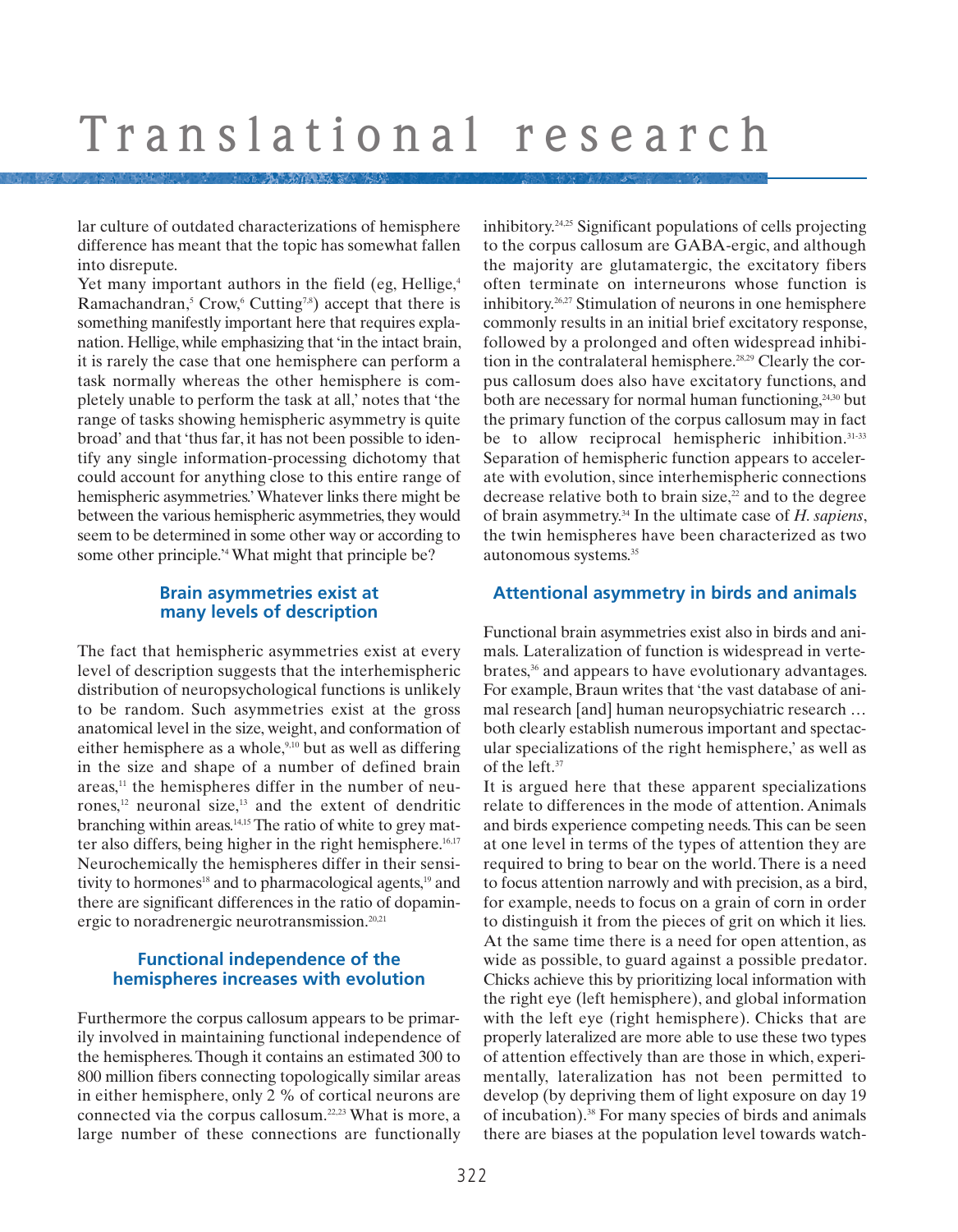ing out for predators with the left eye.<sup>38-46</sup> Equally fixating an object, especially prey or food, is preferentially carried out using the right eye and foot.<sup>47</sup>

Individual animals with more strongly lateralized brains are better able, because of hemisphere specialization, to forage and remain aware of predators,<sup>48</sup> and are more efficient, $49$  with shorter reaction times. $50$  But advantages accrue not only to the individual: being a more lateralized species at the population level carries advantages in social cohesion.<sup>51-53</sup> The right hemisphere appears to be deeply involved in social functioning, not just in primates, where it is specialized in the expression of social feelings, but in lower animals and birds as well.<sup>38,39,54-56</sup> Toads, for example, attend to their prey with the left hemisphere, but interact with their fellow toads using the right hemisphere, $57$  and while black-winged stilts peck more, and more successfully, at prey using the right eye, males are more likely to direct courtship displays to females that are seen with their left eye.<sup>55</sup> In most animal species, intense emotional responses are related to the right hemisphere and inhibited by the left.<sup>61</sup> Some of the same neuroendocrine hemisphere differences that characterize the human brain are already present in the brains of rats<sup>58,59</sup>: this may be related to the fact that in rats, as in humans, the right hemisphere is the main locus of early social experience.<sup>60</sup>

Lateralization brings evolutionary advantages, particularly in carrying out dual-attention tasks.<sup>41</sup> In general terms, the left hemisphere yields narrow, focused attention, mainly for the purpose of getting and feeding. The right hemisphere yields a broad, vigilant attention, the purpose of which appears to be awareness of signals from the surroundings, especially of other creatures, who are potential predators or potential mates, foes, or friends; and it is involved in bonding in social animals. Individual human brains, like animal brains, that are less lateralized (as defined by handedness) than the norm appear to show global deficits. In humans this applies across all forms of reasoning, verbal and nonverbal. $62$  In a word, asymmetry pays.<sup>63</sup>

#### **Attentional asymmetry in humans**

This relationship between mode of attention and lateralization in animals also pertains in humans. It is conventional to distinguish five types of attention: vigilance, sustained attention, and alertness, forming the *intensity* axis, and focused attention and divided attention, form-

ing the *selectivity* axis of attention.<sup>64</sup> The different types of attention can be demonstrated to be distinct and independent of one another, and subserved by a number of different brain structures distributed extensively over the prefrontal, anterior cingulate, and posterior parietal areas of both hemispheric cortices. Within either hemisphere, and between hemispheres, the system of control processes is complex. However some broad consistent differences in hemisphere specialization are striking.

Vigilance and sustained attention are grossly impaired in subjects with right-hemisphere lesions, $65-67$  especially right frontal lesions,<sup>68</sup> and by contrast, are preserved in left-hemisphere lesions.69 Right-hemisphere lesions also lead to perceptuomotor slowing, a sign of diminished alertness, associated with lapses of attention,70-76 though in one study slowing was associated with lesions in the left dorsolateral prefrontal cortex.<sup>77</sup> Studies in both normal subjects $78,79$  and split-brain subjects $80$  corroborate the role of the right hemisphere in the "intensity" aspects of attention, confirmed by neuroimaging.<sup>81,82</sup>

The other main axis of attention is *selectivity* (focused and divided attention). Although selective attention may be bilateral,<sup>83</sup> deficits in focused attention are more severe with left-hemisphere injury,<sup>76,85</sup> typically in the left caudate, $\pi$  or left anterior cingulate.<sup>84</sup> Normal subjects show a left-hemisphere preference for choice reactions,<sup>86,87</sup> and imaging suggests focused attention is associated with activity in the left orbitofrontal cortex and basal ganglia.88 By contrast, lesions in the right inferior parietal lobule cause the most serious impairment of global attention.<sup>89</sup>

As regards divided attention, the evidence is less conclusive. While some studies suggest that both left and right hemispheres are involved, $\eta$  there appears to be a clear primary role for the right hemisphere, especially the right dorsolateral prefrontal cortex.<sup>88,90</sup>

In summary, there is evidence of left-hemisphere dominance for local, narrowly focussed attention and righthemisphere dominance for broad, sustained, global, and flexible attention.<sup>65,66,91-95</sup> The scope of the right hemisphere's world is broad.<sup>96.97</sup> Subjects with a right-hemisphere lesion start with the pieces and put them together to get the overall picture, whereas those with a left-hemisphere lesion prefer a global approach.<sup>98-102</sup> Right-hemisphere damaged subjects seem unable to adjust the breadth of the "spotlight" of their attention and suffer 'an excessive and more or less permanent narrowing of their attentional window.'103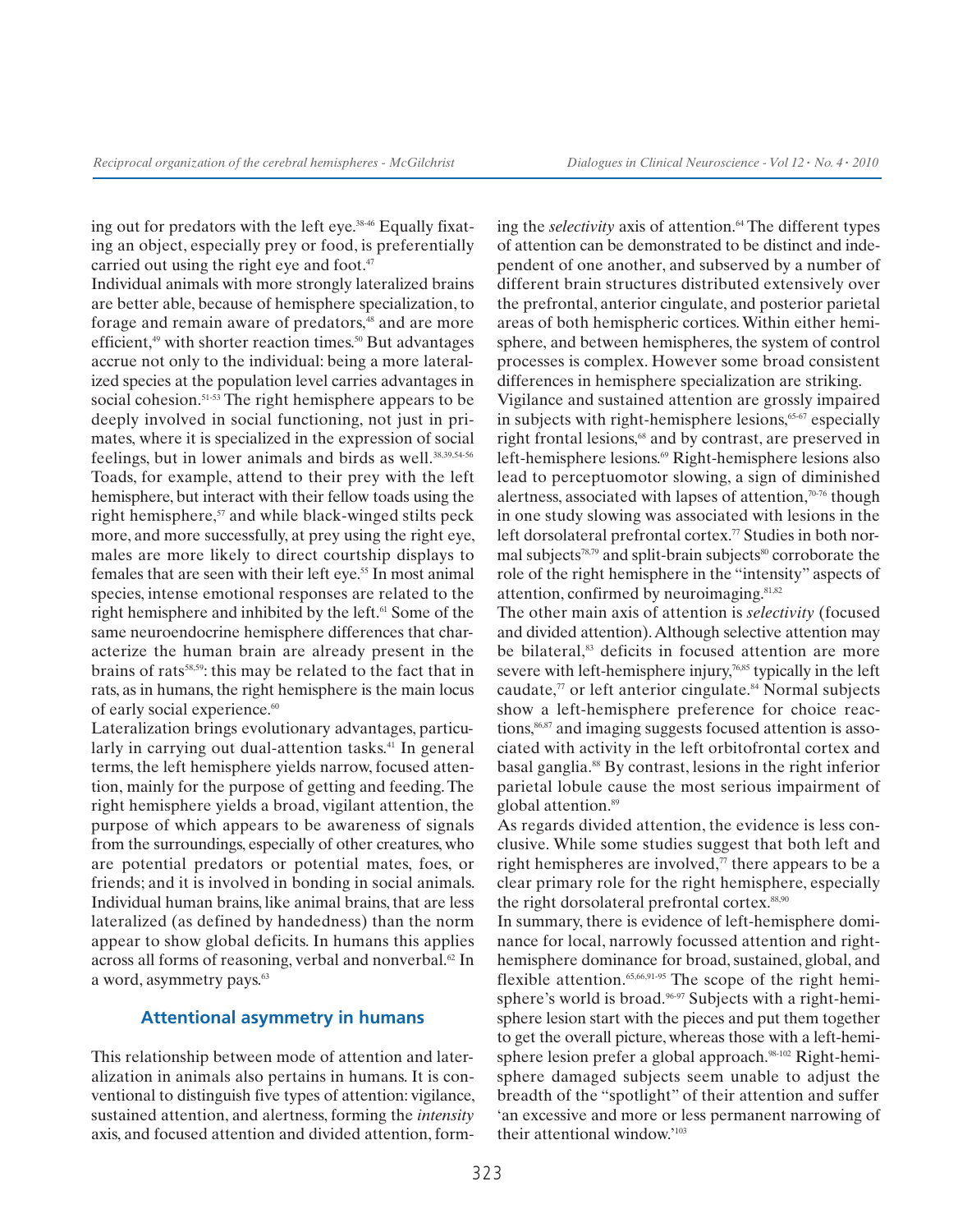The attentional difference between the hemispheres has many consequences for the phenomenological world which each construes, potentially accounting for a range of apparent functional specializations of either hemisphere. These specializations, which the author has described in detail and discussed at length elsewhere,<sup>104</sup> offer perceptual advantages that are reciprocally related, and are summarized in the following section.

### **Some consequences for hemispheric specialization**

The above distinction in attention could be seen as offering the reciprocal possibilities of breadth and flexibility in apprehending the unpredictable and (as yet) unknown, versus the focus and precision required to grasp and use what is familiar and has already been prioritized as of interest.

#### **The new versus the known**

The right hemisphere alone attends to the peripheral field of vision from which new experience tends to come; only the right hemisphere can direct attention to what comes to us from the edges of our awareness, regardless of side.105,106 Anything newly entering our experiential world instantly triggers release of noradrenaline, mainly in the right hemisphere.<sup>96,107</sup> Novel experience induces changes in the right hippocampus, but not the left.108 Phenomenologically it is the right hemisphere that is attuned to the apprehension of anything new.38,107,109-118 This difference is pervasive across domains. Not just new experience, but the learning of new information or new skills also engages right-hemisphere attention more than left, $119,120$  even if the information is verbal in nature.<sup>121,122</sup> However, once the skills have become familiar through practice, they shift to being the concern of the left hemisphere,<sup>107</sup> even for skills such as playing a musical instrument.<sup>123</sup>

The left hemisphere prioritizes the expected, and its process is predictive.124,125 This makes it more efficient in routine situations, but less efficient wherever the initial assumptions have to be revised, $126,127$  or when there is a need to distinguish old information from new material that may be consistent with it.128 Because the left hemisphere is drawn by its expectations, the right hemisphere outperforms the left whenever prediction is difficult because the situation is new to the subject.129 The link

between the right hemisphere and what is new or emotionally engaging exists not just in humans, but already in higher mammals: for example, horses perceive new and possibly emotionally arousing stimuli with the left eye.130

#### **Possibility versus predictability**

The right hemisphere is more capable of a frame shift;<sup>131-133</sup> the right frontal lobe is especially important for flexibility of thought, with damage in that area leading to perseveration.134-136 In problem solving, the right hemisphere presents an array of possible solutions, which remain "live" while alternatives are explored;<sup>137,138</sup> the left hemisphere takes the single solution that seems best to fit what it already knows and latches onto it.21,139 Ramachandran's studies of anosognosia reveal a tendency for the left hemisphere to deny discrepancies that do not fit its already generated schema of things, a strategy that works well in familiar situations in which there are time-costs to exploring unnecessary possibilities. The right hemisphere, by contrast, is actively watching for discrepancies, more like a devil's advocate.140 Both approaches are needed, but are mutually contradictory.

These differences operate across all realms and apply equally to the verbal as to the visuospatial. For example, the left hemisphere operates focally, suppressing verbal meanings that are not currently relevant, whereas the right hemisphere recruits wider semantic associations,<sup>141-145</sup> and the right posterior superior temporal sulcus may be selectively involved in verbal creativity.<sup>146</sup> In the "close" situation, by contrast, the left hemisphere actively suppresses the right, to exclude associations which are semantically only distantly related.147,148

### **Integration versus division**

In general the left hemisphere is more closely interconnected within itself, and within regions of itself, than the right hemisphere.14,17 By contrast, the right hemisphere has a greater degree of myelination, facilitating swift transfer of information between the cortex and centers below the cortex, $17$  and greater connectivity in general. $149$ Functionally, its superior integration is evidenced by EEG measures<sup>150</sup> and by the more diffuse but overlapping somatosensory projections and auditory inputs in the right hemisphere.<sup>151</sup>

At the experiential level it is also better able to integrate perceptual processes, particularly bringing together dif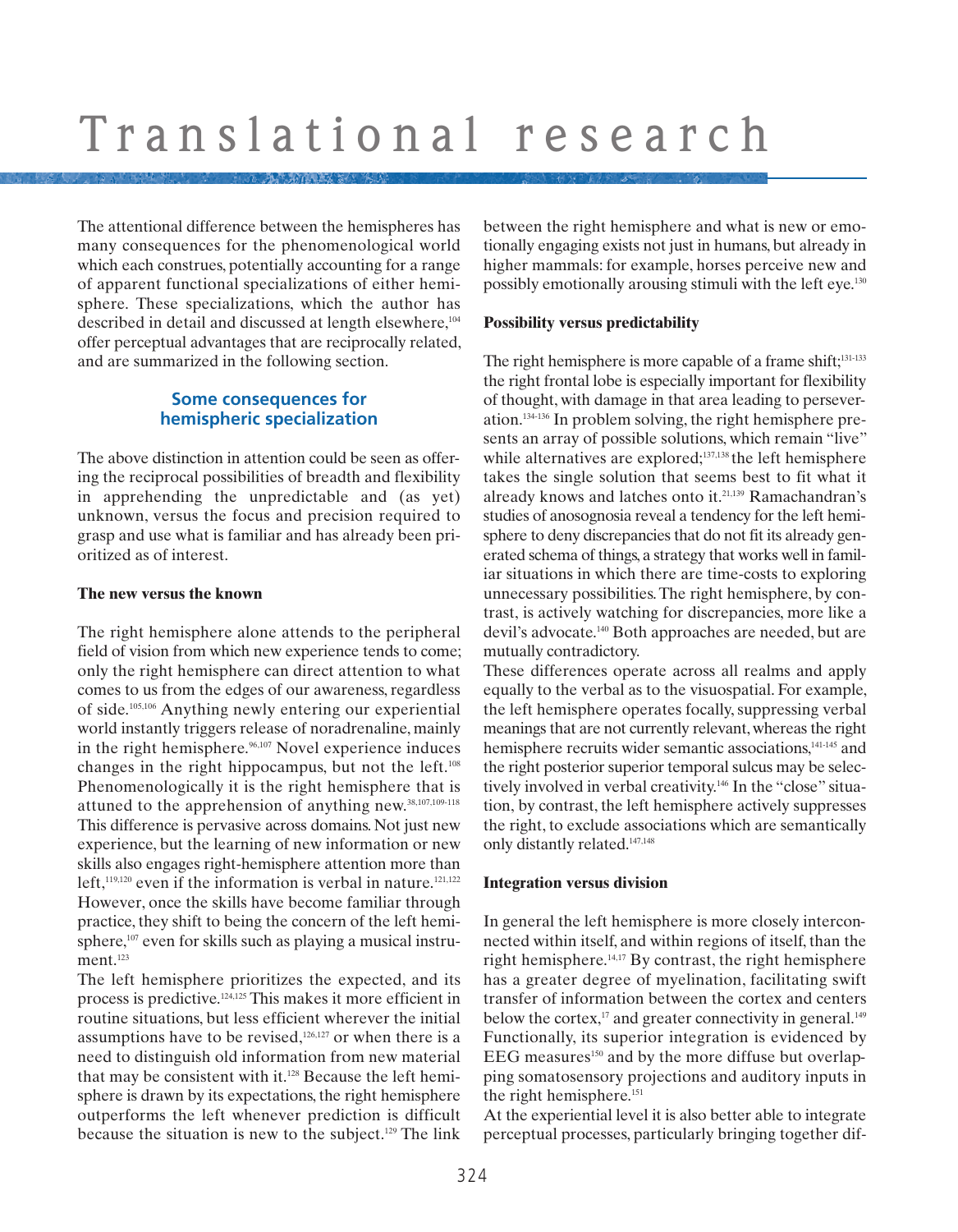ferent kinds of information from different senses.<sup>109,154,155</sup> By contrast, the left hemisphere may be 'inadequate for the more rapid complex syntheses achieved by the [right] hemisphere.'<sup>156</sup>

As mentioned, new stimuli lead to release of noradrenalin in the right hemisphere. Its neurons are relatively resistant to fatigue, so that exploratory attention is held open across a greater expanse of both space and time.<sup>21</sup> The range of the right hemisphere is further increased by the fact that it has a longer working memory, and so is able both to access more information and hold it together at any one time for longer.157 It is capable of bearing more information in mind and doing so over longer periods, with greater specificity (which also means less susceptibility to degradation over time by memory).128,157-159 This broader field of attention, open to whatever may be, and coupled with greater integration over time and space, is what makes possible the recognition of broad or complex patterns, the perception of the "thing as a whole," seeing the wood for the trees. $160-163$  In short, the left hemisphere takes a local short-term view, where the right hemisphere sees the bigger picture.

#### **The whole versus the part**

The link between the right hemisphere and holistic or *Gestalt* perception is one of the most reliable and durable of the generalizations about hemisphere differences, which follows from the differences in the nature of attention.95,164-168 The right hemisphere sees the whole, before whatever it is gets broken up into parts in our attempt to know it, and its holistic processing is not based on summation of parts. The right hemisphere, with its greater integrative power, is constantly searching for patterns in things, and its understanding is based on complex pattern recognition.164-169 On the other hand, the left hemisphere sees part-objects.<sup>118,170-172</sup>

Subjects with unilateral brain damage show complementary deficits in drawing skills, depending on whether it is right or left hemisphere function that is compromised. The productions of those with right-hemisphere damage, relying on their left hemisphere, lose overall coherence and integrity, and become so distorted they are barely recognizable: there is no grasp of the *Gestalt*. The drawings of those with left-hemisphere damage, by contrast, relying on their right hemisphere, exhibit relative poverty of detail, because the accent is on the shape of the whole.<sup>173,174</sup>

#### **Context versus abstraction**

For the same reason that the right hemisphere sees things as a whole, it also sees each thing in its context, as standing in a qualifying relationship with all that surrounds it, rather than taking it as a single isolated entity.129,175-176 Whatever is not explicit or literal, that requires contextual understanding, depends on the right frontal lobe for its meaning to be conveyed or received.176 The right hemisphere understands from indirect contextual clues, not only from explicit statement, whereas the left hemisphere will identify by concepts rather than from the experiential context (eg, identifies that it must be winter because it is "January," not by looking at the trees).<sup>177,178</sup>

This difference is particularly important when it comes to language. Whereas the left hemisphere has more sophisticated syntax and a greater semantic range, the right hemisphere takes whatever is said within its entire context.179 It is specialized in pragmatics, the art of contextual understanding of meaning, and in using metaphor.180,181 The right temporal region appears to be essential for the integration of two seemingly unrelated concepts into a meaningful metaphoric expression.182 All conceptual thought is ultimately metaphorical in nature.183 The left hemisphere, because its thinking is decontextualized, tends towards a relatively inflexible following of the internal logic of the situation, even if this is in contravention of everything experience tells us.184

#### **Individuals versus categories**

At the same time it is the right hemisphere that stores details to distinguish specific instances.<sup>185</sup> The right hemisphere presents individual, unique instances of things and individual, familiar, objects, where the left hemisphere represents categories of things, and generic, nonspecific objects.118,186-187 In keeping with this, the right hemisphere uses unique referents, where the left hemisphere uses non-unique referents.118,119,188-190 It is with the right hemisphere that we distinguish individuals of all kinds, places as well as faces.191 In fact it is precisely its capacity for holistic processing that enables the right hemisphere to recognize individuals, since individuals are *Gestalt*, indivisible, wholes.159,186,192 In keeping with the principle that it is not *what* is done, but *how* it is done, that distinguishes the two hemispheres, one cannot say that one hemi-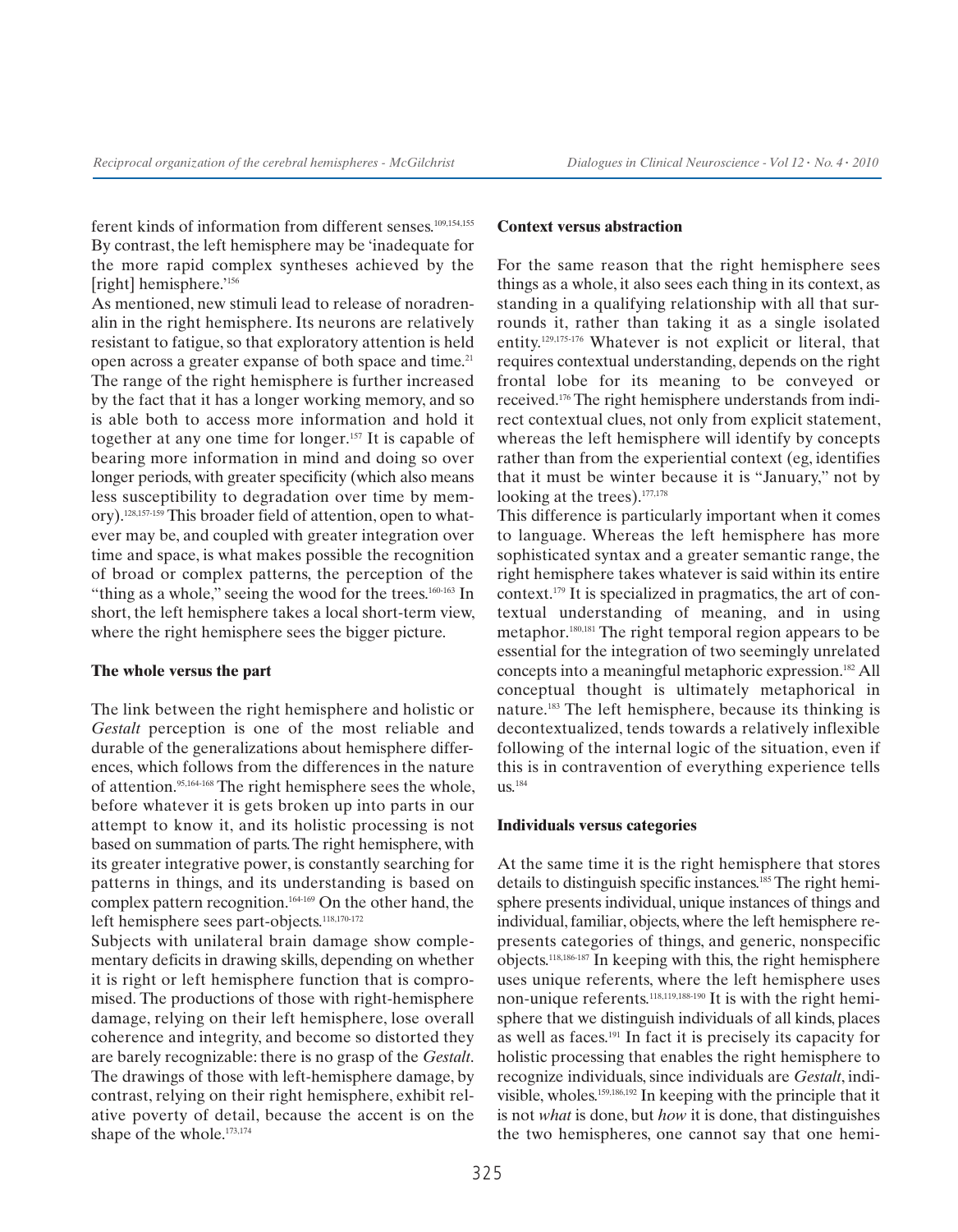sphere deals with single items ("units'"), and the other with "aggregates." Both deal with "units" and both deal with "aggregates." Thus, the right sees individual entities (its kind of units) in all their uniqueness, and it sees them as belonging in a contextual whole (its kind of aggregate), from which they are not divided. By contrast the left sees parts (its kind of units), which go to make up a something which it recognizes by the category to which it belongs (its kind of aggregate). However, the relationship between the smaller unit and the broader aggregate in either case is profoundly different: as is the mode of attention to the world with which it is associated.

Where the left hemisphere is more concerned with abstract categories and types, the right hemisphere is more concerned with the uniqueness and individuality of each entity.189,193,194 The right hemisphere's role as what Ramachandran has described as the"anomaly detector" might in fact be seen rather as an aspect of its preference for things as they actually exist (which are never entirely static or congruent—always changing, never the same) over abstract representation, in which things become fixed and equivalent, types rather than individuals.

Where the left hemisphere utilizes abstract categories, the right hemisphere organizes experience according to specific exemplars.<sup>195-198</sup> The left hemisphere takes an invariant or abstracted view in its representation of objects, where the right hemisphere uses stored "real world" views in order to group experience.<sup>195,199-200</sup>

#### **The living versus the nonliving**

The left hemisphere has more capacity for the abstract or impersonal, whereas, in keeping with its more contextualized view, the right hemisphere is less prone to abstraction, and prioritizes the personal.201,202

The left hemisphere is better at appreciating analytic or mechanical structures, whereas the right hemisphere is better adapted to an appreciation of wholes, such as living entities, that have not been put together from parts. The right hemisphere is more concerned with living individuals than manmade objects.203 The left hemisphere alone codes for nonliving things,<sup>204-207</sup> while both hemispheres code for living things.<sup>206-208</sup> However, at least one study has found a clean divide between the hemispheres, the left coding for the nonliving, and the right for the living, regardless of the task.209 The body image as a whole is a right-hemisphere entity, whereas body parts are the province of the left hemisphere.<sup>210</sup>

The left hemisphere codes for tools and machines.<sup>118,204-</sup> 206,208,209 Right-hemisphere damage leaves the ability to use simple tools unaltered, whereas left-hemisphere damage renders the sufferer incapable of using a hammer and nail, or a key and a padlock. However, right-hemisphere damage particularly impairs naturalistic actions involving a sequence of steps, for example making a cup of coffee or wrapping a present.<sup>211-212</sup>

Corballis writes that 'there is a case for supposing that the left side represents the fruits of human invention, including language, manufacture and a partwise way of representing objects.'213 He draws attention to the affinity of the left hemisphere for everything it has itself made. The right temporal region, by contrast, appears to have areas not only specific for living things, but additionally for all that is specifically human.<sup>214-216</sup> Such judgments of "humanness" are separate from the right hemisphere's superior ability to recognize faces.<sup>217</sup>

#### **The need to reconcile irreconcilables**

The narrow focus of attention of the left hemisphere predisposes it to adopt a part-wise representation of reality, which promotes the transformation of a continuous process into a series of static points. This may underlie the different contributions made by each hemisphere to the appreciation of music and the sense of time, as well as to spatial depth.<sup>104</sup>

The broader scope of attention of the right hemisphere, which sees the individual in relation to others—in animals and birds, to predator or conspecific—leads to its prominent role in social understanding in humans, including in "theory of mind," and the expression of, and receptivity towards, social emotions. Decety and Chaminade note that 'self-awareness, empathy, identification with others, and more generally inter-subjective processes, are largely dependent upon … right hemisphere resources.'218 These issues, which also have implications for the moral sense and the sense of the self, are complex and are explored at length elsewhere.104

Overall, there is the requirement, on the one hand, for a highly focused form of attention, directed towards an object that is already known, and which must be resolved precisely if it is to be grasped or used. This includes food or prey, but also anything that is to be used or manipulated. This is mediated by the left hemisphere, and crows already exhibit a strong right eye bias for tool manufacture, even where using the right eye makes the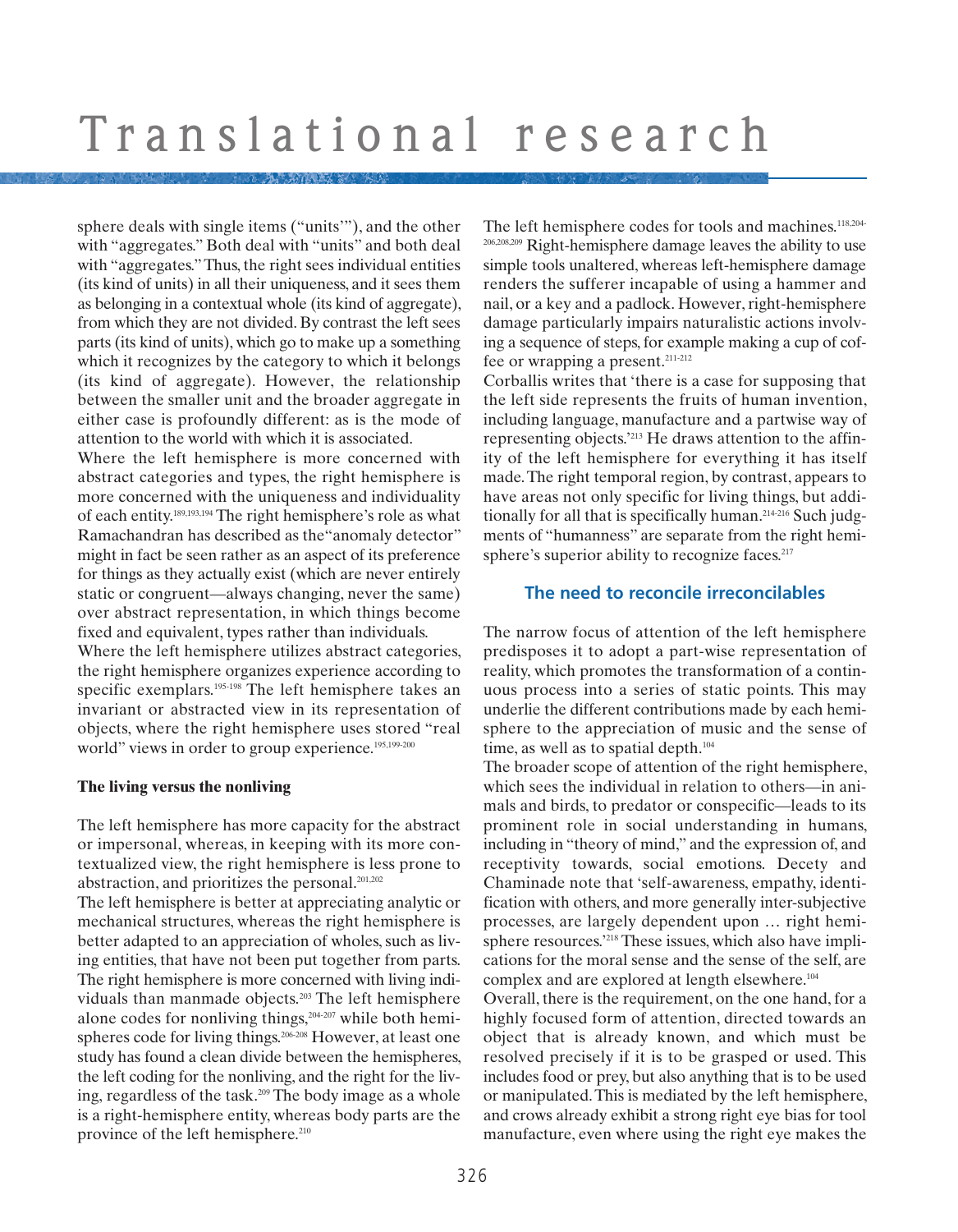task more difficult.219,220 In man the left hemisphere is also the controller of the grasping right hand, and of the denotative and explicit (rather than connotative or implicit) aspects of language whereby we make meaning precise, or as we say "grasp" it (cf French *com-prendre*, German *be-greifen*). On the other hand, this narrowly focused kind of attention is disruptive of continuity and context, and there is a need for an attention of broader scope, mediated by the right hemisphere, that is not distinct, precise, and manipulative, but reciprocal, more tolerant of uncertainty and ambiguity, and intersubjective in nature.

The difference can be seen at its simplest in processing visual imagery. Blurred or indistinct images are easily processed by the right hemisphere, but not by the left, even where the nature of the task would suggest that it should be more problematic for the right hemisphere.<sup>221</sup> One of the most consistent early findings in hemisphere specialization was that whenever an image is either only fleetingly presented, or presented in a degraded form, so that only partial information is available, a right-hemisphere superiority emerges.221-223 Sergent was able to demonstrate that this is the case even when the material is verbal, and its converse, namely that when images are presented for longer than usual, thus increasing their certainty and familiarity, a left-hemisphere superiority emerges, even in face recognition.224 According to Sergent letters of the alphabet 'represent a finite set of stimuli that are sharply focused, familiar and overlearned,' whereas visual images 'represent a potentially infinite set of shapes of large visual angle size, with different levels of structure of unequal importance and salience that are most often unfamiliar to subjects.' Here a common thread unites, on the one hand, the left hemisphere's affinity for what it itself has made (here language), familiarity, certainty and finitude, and, on the other, the right hemisphere's affinity for all that is new, unknown, uncertain, and unbounded.<sup>93</sup>

#### **The nature of interhemispheric relations**

Given the difference in concerns, how are the relationships between the two hemispheres managed in practice? The experience of callosotomy is instructive. Behavioral disturbances following callosotomy take the form not, as might have been expected, of loss of function, but, on the contrary, of failures of functional inhibition. In this respect, split-brain subjects are like patients who have suffered a stroke or other neurological injury affecting the corpus callosum: there is a problem of compromised interhemispheric inhibition.225-226

The inhibitory nature of the corpus callosum is adaptive and creative, rather than restrictive, and the ability to maintain separation while communicating information is essential. Banich notes that

the major finding to come out of our laboratory since the mid-1980s is that interhemispheric interaction is much more than just a mechanism by which one hemisphere "photocopies" experiences and feelings for its partner. Interhemispheric interaction has important emergent functions—functions that cannot be derived from the simple sum of its parts … the nature of processing when both hemispheres are involved cannot be predicted from the parts.<sup>23</sup>

One of the many misconceptions of the popular culture surrounding hemisphere difference is that creativity is a function of the right hemisphere alone. Certainly there is plenty of evidence that the right hemisphere is important for creativity, $227$  which, given its ability to make more and wider-ranging connections, and to think more flexibly, is hardly surprising.<sup>228</sup> But this is only part of the story. Both hemispheres are importantly involved. Creativity depends on the union of things that are also maintained separately—the precise function of the corpus callosum, both to separate and connect. Division of the corpus callosum does in fact impair creativity in individuals<sup>229</sup>

#### **Asymmetry of interhemispheric inhibition**

Interhemispheric competition is differently regulated in different individuals. For certain tasks, one or other hemisphere generally tends to predominate, its particular cognitive and perceptual style as a whole being more suited to the task in question, but interindividual differences exist, with characteristic and consistent biases associated with differing degrees of arousal and activation in either hemisphere. This phenomenon is known as "hemispheric utilization bias" or "characteristic perceptual asymmetry." 230-233

Through examining these perceptual asymmetries, the relationship between the hemispheres can be seen to be itself asymmetrical. For example, in experiments where a task is carried out requiring attention to the nonfavored visual field (the field contralateral to the nonfa-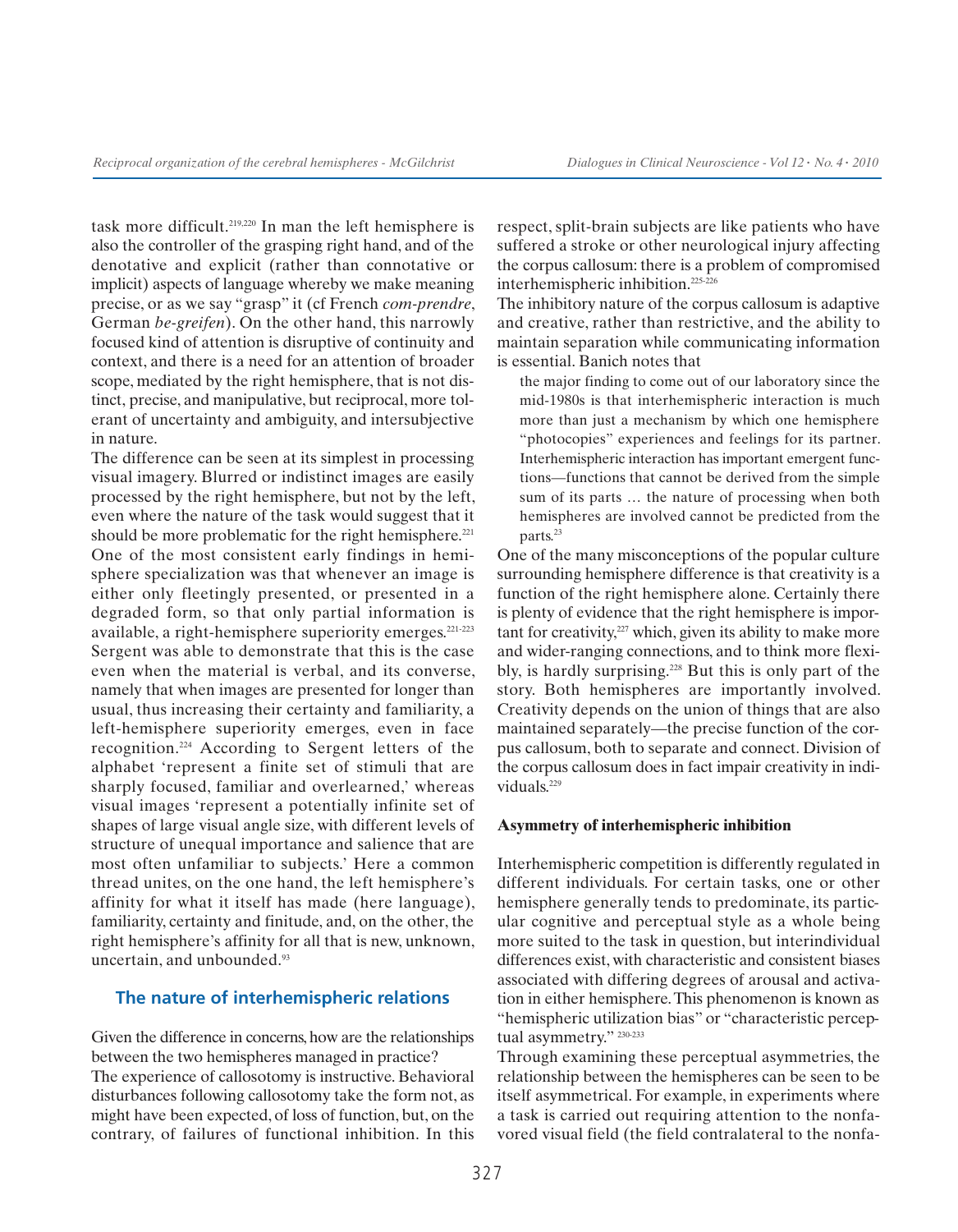vored hemisphere), while irrelevant, distracting information is presented to the favored visual field, those subjects with a characteristic left-hemisphere bias found that the already strong tendency for the left hemisphere to prioritize the right visual field, and downplay the left visual field, was enhanced. This meant that the irrelevant information in the right field interfered with the task going on in the left field (controlled by the right hemisphere). But for those with a characteristic right-hemisphere bias, when conditions were reversed, no such competitive effects were seen: irrelevant information in the right hemisphere's favored left field did not interfere with the subject's ability to attend to the matter in hand going on, now, in the right field (the field favored by the left hemisphere).234 This confirms a more even distribution of "concern" in the right hemisphere than in the left, consonant with the well-known phenomenon of hemineglect following right-hemisphere insult, but going further. Having a "utilization bias" in favor of the left hemisphere intensifies this effect, whereas having a similar bias in favor of the right hemisphere does not.

Furthermore, in the majority of normal subjects transfer of information from left hemisphere to right hemisphere takes place more slowly than transfer from right to left,<sup>235-237</sup> even where the task is by nature better suited to the right hemisphere.238 Interhemispheric competition is also revealed by response to injury. In 1890, Brown-Séquard found he was able to reverse a paralysis caused by a lesion in one hemisphere of a frog by inflicting a similar lesion at the same point in the contralateral hemisphere.<sup>239</sup> In accordance with this, if, following a brain injury, the contralateral hemisphere is disabled temporarily by transcranial magnetic stimulation, an improvement in function in the damaged hemisphere results.240,241 Similarly, a subsequent insult to the contralateral hemisphere yields an improvement in function

#### **REFERENCES**

- **1.** Lokhorst G-JC. The first theory about hemispheric specialization: fresh light on an old codex. *J Hist Med Allied Sci*. 1996;51:293–312.
- **2.** Wigan AL. *A New View of Insanity: The Duality of the Mind Proved by the Structure, Functions and Diseases of the Brain, and by the Phenomena of Mental Derangement, and Shown to be Essential to Moral Responsibility*. London, UK: Longman: 1844.
- **3.** Harrington A. *Medicine, Mind, and the Double Brain*. Princeton, NJ: Princeton University Press; 1987.
- **4.** Hellige JB. *Hemispheric Asymmetry: What's Right and What's Left*. Cambridge, MA: Harvard University Press; 1993.
- **5.** Ramachandran VS. *Phantoms in the Brain: Human Nature and the Architecture of the Mind*. London, UK: HarperCollins; 2005.

in the originally damaged hemisphere.<sup> $242$ </sup> But such interhemispheric competition appears again to be asymmetrical, with the suppressive effect of the left hemisphere on the right being greater than that of the right on the left.240,243 Moreover, in chicks there is an asymmetry in favor of the right hemisphere, but when the commissures develop in adult birds, this permits the left hemisphere to have an inhibitory effect on the right hemisphere to a greater extent than the right hemisphere has on the left; severing of the commissures re-establishes the primary asymmetry.4,244

Finally there may be costs as well as benefits to mutual inhibition, as callosotomy subjects reveal. Though they have handicaps, they can carry out some tasks more swiftly than normal subjects.<sup>245</sup> For example, tasks involving focused attention usually engage primarily the left hemisphere. But in split-brain patients, the left hemisphere cannot so effectively inhibit the right, so that both are able to bring focused attention to bear (the right hemisphere can also yield focused attention), and both contribute, with the result that the task is carried out in half the time.

#### **Conclusion**

One possible explanation of the asymmetry and differential development of the cerebral hemispheres lies in the need to apply simultaneously mutually incompatible modes of attention to the world. This difference in attention can account for a wide range of so-called hemisphere specializations, and is facilitated by a corpus callosum which is able to balance facilitatory against inhibitory transmission. There is also an asymmetry in the way in which the two hemispheres mutually inhibit one another's contribution to the phenomenological world which favors the left hemisphere. ❏

- **6.** Crow TJ. March 27, 1827 and what happened later the impact of psychiatry on evolutionary theory. *Prog Neuropsychopharmacol Biol Psychiatry*. 2006;30:785–796.
- **7.** Cutting J. *The Right Cerebral Hemisphere and Psychiatric Disorders*. Oxford, UK: Oxford University Press; 1990.
- **8.** Cutting J. Scheler, phenomenology and psychopathology. *Philos Psychiatr Psychol*. 2009;16:143–159.
- **9.** Kertesz A, Polk M, Black SE, et al. Anatomical asymmetries and functional laterality. *Brain*. 1992;115:589–605.

**10.** Damasio H. *Human Brain Anatomy in Computerized Images*. Oxford, UK: Oxford University Press; 2005.

- **11.** Galaburda AM. Anatomic basis of cerebral dominance. In: Davidson
- RJ, Hugdahl K, eds. *Brain Asymmetry*. Cambridge, MA: MIT Press; 1995:51– 73.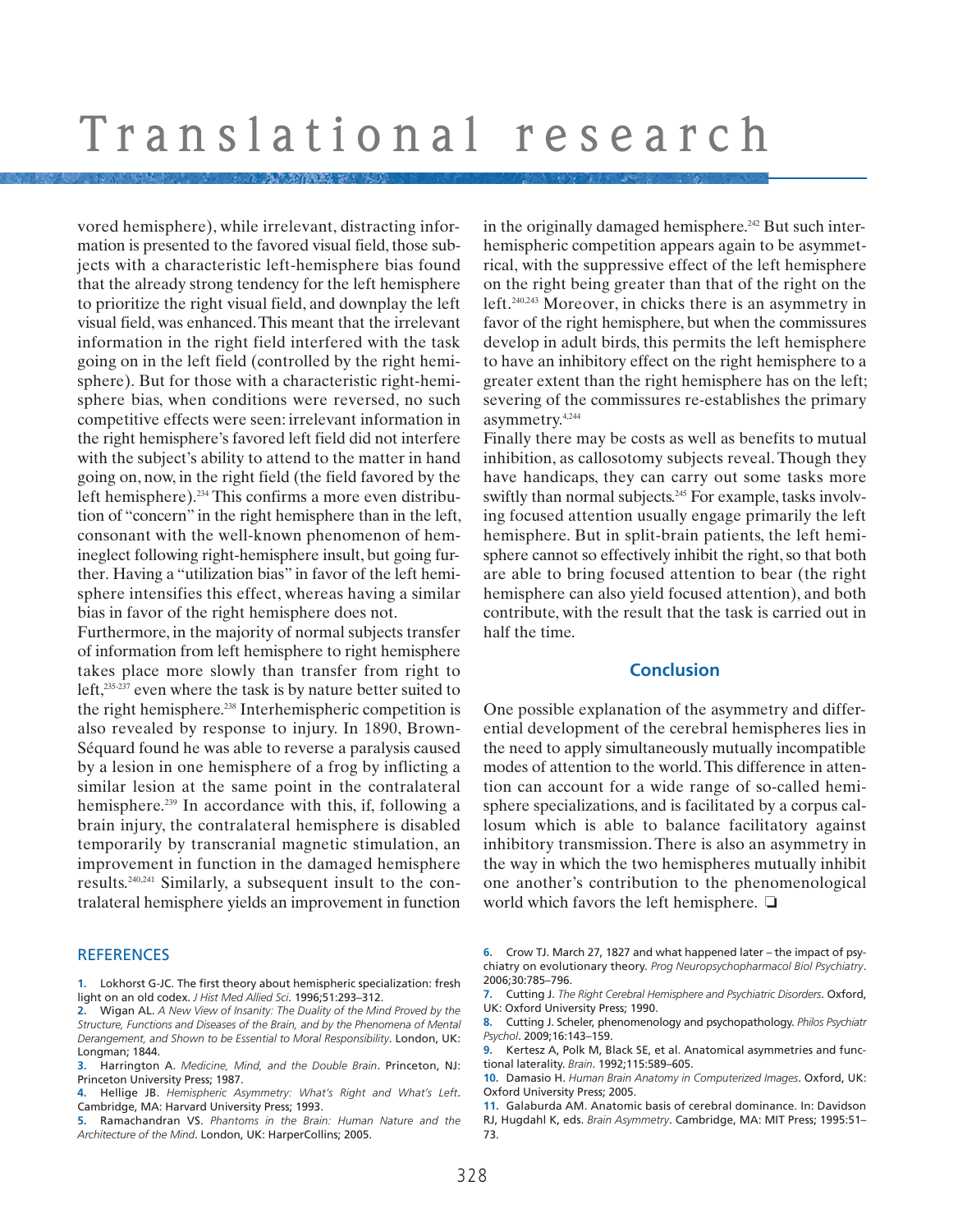**12.** Galaburda AM, Aboitiz F, Rosen GD, et al. Histological asymmetry in the primary visual cortex of the rat: implications for mechanisms of cerebral asymmetry. *Cortex*. 1986;22:151–160.

**13.** Hayes TL, Lewis DA. Hemispheric differences in layer III pyramidal neurons of the anterior language area. *Arch Neurol*. 1993;50:501–505.

**14.** Scheibel AB, Paul LA, Fried I, et al. Dendritic organization of the anterior speech area. *Exp Neurol*. 1985;87:109–117.

**15.** Seldon HL. Structure of human auditory cortex: III. Statistical analysis of dendritic trees. *Brain Res*. 1982;249:211–221.

**16.** Allen JS, Damasio H, Grabowski TJ, et al. Sexual dimorphism and asymmetries in the gray-white composition of the human cerebrum. *NeuroImage*. 2003;18:880–894.

**17.** Gur RC, Packer IK, Hungerbuhler JP, et al. Differences in the distribution of gray and white matter in human cerebral hemispheres. *Science*. 1980;207:1226–1228.

**18.** Lewis D, Diamond MC. The influence of gonadal steroids on the asymmetry of the cerebral cortex. In: Davidson RJ, Hugdahl K, eds. *Brain Asymmetry*. Cambridge, MA: MIT Press; 1995:31–50.

**19.** Glick SD, Carlson KL, Drew KL, et al. Functional and neurochemical asymmetry in the corpus striatum. In: Ottoson D, ed. *Duality and Unity of the Brain*. London: Macmillan;1987:3–16.

**20.** Glick SD, Ross DA, Hough LB. Lateral asymmetry of neurotransmitters in human brain. *Brain Res*. 1982;234:53–63.

**21.** Tucker DM, Williamson PA. Asymmetric neural control systems in human self-regulation [review]. *Psychol Rev*. 1984;91:185–215.

**22.** Jäncke L, Steinmetz H. Anatomical brain asymmetries and their relevance for functional asymmetries. In: Hugdahl K, Davidson RJ, eds. *The Asymmetrical Brain*. Cambridge, MA: MIT Press; 2003:187–230.

**23.** Banich MT. Interaction between the hemispheres and its implications for the processing capacity of the brain. In: Hugdahl K, Davidson RJ, eds. *The Asymmetrical Brain*. Cambridge, MA: MIT Press; 2003:261– 302.

**24.** Meyer B-U, Röricht S, Gräfin von Einsiedel H, et al. Inhibitory and excitatory interhemispheric transfers between motor cortical areas in normal subjects and patients with abnormalities of the corpus callosum. *Brain*. 1995;118: 429–440.

**25.** Röricht S, Irlbacher K, Petrow E, et al. Normwerte transkallosal und kortikospinal vermittelter Effekte einer hemisphärenselektiven elektromyographischer magnetischen Kortexreizung beim Menschen. *Elektroenzephalogr Elektromyogr Verwandte Geb*. 1997;28:34–38.

**26.** Conti F, Manzoni T. The neurotransmitters and postsynaptic actions of callosally projecting neurons. *Behav Brain Res*. 1994;64:37–53.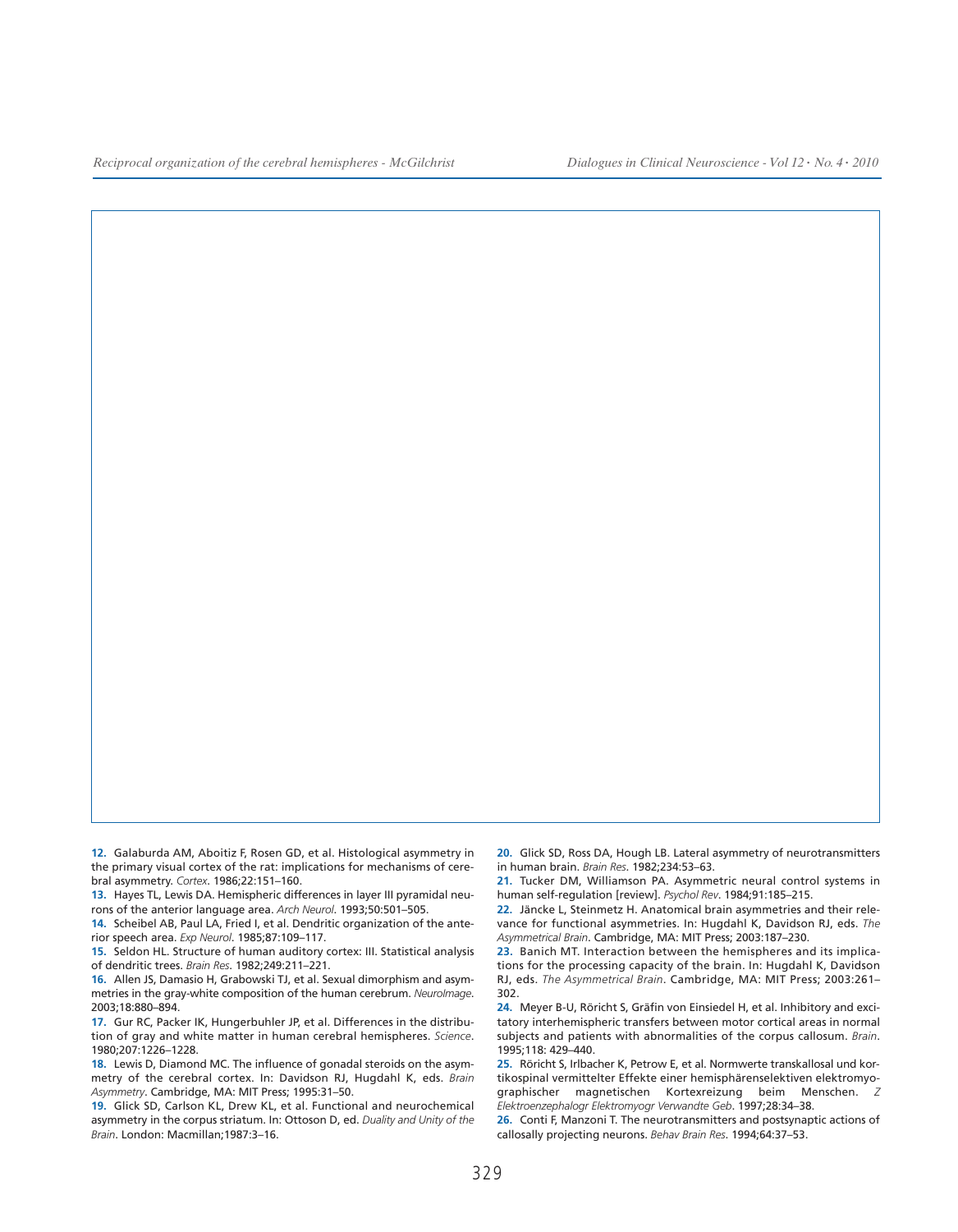**27.** Saron CD, Foxe JJ, Simpson GV, et al. Interhemispheric visuomotor activation: spatiotemporal electrophysiology related to reaction time. In: Zaidel E, Iacoboni M, eds. *The Parallel Brain: the Cognitive Neuroscience of the Corpus Callosum*. Cambridge, MA: MIT Press; 2002:171–219.

**28.** Saron CD, Foxe JJ, Schroeder CE, et al. Complexities of interhemispheric communication in sensorimotor tasks revealed by high-density event-related potential mapping. In: Hugdahl K, Davidson RJ, eds. *The Asymmetrical Brain*. Cambridge, MA: MIT Press; 2003:341–408.

**29.** Allison JD, Meador KJ, Loring DW, et al. Functional MRI cerebral activation and deactivation during finger movement. *Neurology*. 2000;54:135– 142.

**30.** Bloom JS, Hynd GW. The role of the corpus callosum in interhemispheric transfer of information: excitation or inhibition? *Neuropsychol Rev*. 2005;15: 59–71.

**31.** Cook ND. Homotopic callosal inhibition. Brain Lang. 1984;23:116–125. **32.** Hoptman MJ, Davidson RJ. How and why do the two cerebral hemispheres interact? *Psychol Bull*. 1994;116:195–219.

**33.** Chiarello C, Maxfield L. Varieties of interhemispheric inhibition, or how to keep a good hemisphere down. *Brain Cogn*. 1996;30:81–108.

**34.** Hopkins WD, Marino L. Asymmetries in cerebral width in nonhuman primate brains as revealed by magnetic resonance imaging (MRI). *Neuropsychologia*. 2000;38:493–499.

**35.** Friedman A, Polson MC. The hemispheres as independent resource systems: limited-capacity processing and cerebral specialization. *J Exp Psychol Hum Percept Perform*. 1981;7:1031–1058.

**36.** Rogers LJ, Andrew RJ. *Comparative Vertebrate Lateralization*. Cambridge, UK: Cambridge University Press; 2002.

**37.** Braun CMJ. The evolution of hemispheric specialisation of antagonistic systems of management of the body's energy sources. *Laterality*. 2007;12:397–427.

**38.** Rogers LJ. Evolution of hemispheric specialization: advantages and disadvantages. *Brain Lang*. 2000;73:236–253.

**39.** Hoffman AM, Robakiewicz PE, Tuttle EM, et al. Behavioural lateralisation in the Australian magpie (Gymnorhina tibicen). *Laterality*. 2006;11:110–121.

**40.** Rogers LJ, Kaplan G. An eye for a predator: lateralization in birds, with particular reference to the Australian magpie. In: Malashichev YB, Deckel AW, eds. *Behavioral and Morphological Asymmetries in Vertebrates*. Austin, TX: Landes Bioscience; 2006:47–57.

**41.** Rogers LJ, Zucca P, Vallortigara G. Advantages of having a lateralized brain. *Proc R Soc Lond B Biol Sci*. 2004; 271(suppl 6): S420–S422.

**42.** Dharmaretnam M, Rogers LJ. Hemispheric specialization and dual processing in strongly versus weakly lateralized chicks. *Behav Brain Res*. 2005;162:62–70.

**43.** Bugnyar T, Stöwe M, Heinrich B. Ravens, Corvus corax, follow gaze direction of humans around obstacles. *Proc R Soc Lond B Biol Sci*. 2004;271:1331–1336.

**44.** Evans CS, Evans L, Marler P. On the meaning of alarm calls – functional reference in an avian vocal system. *Anim Behav*. 1993;46:23–38.

**45.** Lippolis G, Bisazza A, Rogers LJ, et al. Lateralisation of predator avoidance responses in three species of toads. *Laterality*. 2002;7:163–183.

**46.** Lippolis G, Westman W, McAllan BM, et al. Lateralisation of escape responses in the striped-faced dunnart, Sminthopsis macroura (Dasyuridae: Marsupialia). *Laterality*. 2005;10: 457–470.

**47.** Csermely D. Lateralisation in birds of prey: adaptive and phylogenetic considerations. *Behav Processes*. 2004;67:511–520.

**48.** Rogers LJ. Cognitive and social advantages of having a lateralized brain. In: Malashichev YB, Deckel AW, eds. *Behavioral and Morphological Asymmetries in Vertebrates*, Austin, TX: Landes Bioscience; 2006:129–139.

**49.** McGrew WC, Marchant LF. Laterality of hand use pays off in foraging success for wild chimpanzees. *Primates*. 1999;40:509–513.

**50.** Fabre-Thorpe M, Fagot J, Lorincz E, et al. Laterality in cats: paw preference and performance in a visuomotor activity. *Cortex*. 1993;29:15–24.

**51.** Bisazza A, Cantalupo C, Capocchiano M, et al. Population lateralisation and social behaviour: a study with sixteen species of fish. *Laterality*. 2000;5:269–284.

**52.** Rogers LJ, Workman L. Light exposure during incubation affects competitive behaviour in domestic chicks. *Appl Anim Behav Sci*. 1989;23:187–198.

**53.** Halpern ME, Güntürkün O, Hopkins WD, et al. Lateralization of the vertebrate brain: taking the side of model systems. *J Neurosci*. 2005;25:10351– 10357.

**54.** Fernández-Carriba S, Loeches A, Morcillo A, et al. Asymmetry in facial expression of emotions by chimpanzees. *Neuropsychologia*. 2002;40:1523– 1533.

**55.** Ventolini N, Ferrero EA, Sponza S, et al. Laterality in the wild: preferential hemifield use during predatory and sexual behaviour in the blackwinged stilt (Himantopus himantopus). *Anim Behav*. 2005;69:1077–1084.

**56.** Vallortigara G. Right hemisphere advantage for social recognition in the chick. *Neuropsychologia*. 1992;30:761–768.

**57.** Vallortigara G, Rogers LJ, Bisazza A, et al. Complementary right and left hemifield use for predatory and agonistic behaviour in toads. *NeuroReport*. 1998;9:3341–3344.

**58.** Glick SD, Meibach RC, Cox RD, et al. Multiple and interrelated asymmetries in rat brain. *Life Sci*. 1979;25:395–400.

**59.** Sandhu S, Cook P, Diamond MC. Rat cerebral cortical estrogen receptors: male-female, right-left. *Exp Neurol*. 1986;92:186–196.

**60.** Denenberg VH, Garbanati J, Sherman DA, et al. Infantile stimulation induces brain lateralization in rats. *Science*. 1978;201:1150–1152.

**61.** Andrew RJ, Rogers LJ. The nature of lateralisation in tetrapods. In: Andrew RJ, Rogers LJ, eds. *Comparative Vertebrate Lateralisation*. Cambridge, UK: Cambridge University Press; 2002:94–125.

**62.** Crow TJ, Crow LR, Done DJ, et al. Relative hand skill predicts academic ability: global deficits at the point of hemispheric indecision. *Neuropsychologia*. 1998;36:1275–1282.

**63.** Güntürkün O, Diekamp B, Manns M, et al. Asymmetry pays: visual lateralization improves discrimination success in pigeons. *Curr Biol*. 2000;10:1079–1081.

**64.** van Zomeren AH, Brouwer WH. *Clinical Neuropsychology of Attention*. Oxford, UK: Oxford University Press; 1994.

**65.** Jerison HJ. Vigilance: biology, psychology, theory and practice. In: Mackie RR, ed. *Vigilance (NATO conference series).* New York, NY: Plenum Press; 1977:27–40.

**66.** Dimond SJ. Disconnection and psychopathology. In: Gruzelier JH, Flor-Henry P, eds. *Hemisphere Asymmetries of Function in Psychopathology*. Amsterdam: Elsevier; 1979:35–47.

**67.** Rueckert L, Grafman J. Sustained attention deficits in patients with right frontal lesions. *Neuropsychologia*. 1996;34:953–963.

**68.** Wilkins AJ, Shallice T, McCarthy R. Frontal lesions and sustained attention. *Neuropsychologia*. 1987;25:359–365.

**69.** Korda RJ, Douglas JM. Attention deficits in stroke patients with aphasia. *J Clin Exp Neuropsychol*. 1997;19:525–542.

**70.** Rousseaux M, Fimm B, Cantagallo A. Attention disorders in cerebrovascular diseases. In: Leclercq M, Zimmerman P, eds. *Applied Neuropsychology of Attention*. London: Psychology Press; 2002:280–304.

**71.** de Renzi E, Faglioni P. The comparative efficiency of intelligence and vigilance tests in detecting hemispheric cerebral damage. *Cortex*. 1965;1:410–433.

**72.** Benson DF, Barton MI. Disturbances in constructional ability. *Cortex*. 1970;6:19–46.

**73.** Howes D, Boller F. Simple reaction time: evidence for focal impairment from lesions of the right hemisphere. *Brain*. 1975;98:317–332.

**74.** Nakamura R, Taniguchi R. Reaction time in patients with cerebral hemiparesis. *Neuropsychologia*. 1977;15:845–848.

**75.** Tartaglione A, Bino G, Manzino M, et al. Simple reaction-time changes in patients with unilateral brain damage. *Neuropsychologia*. 1986;24:649–658. **76.** Sturm W, Büssing A. Einfluss der Aufgabenkomplexität auf hirnorganische Reaktionsbeeinträchtigungen – Hirnschädigungs- oder Patienteneffekt? *Eur Arch Psychiatry Neurol Sci*. 1986;235:214–220.

**77.** Godefroy O, Lhullier C, Rousseaux M. Non-spatial attention disorders in patients with frontal or posterior brain damage. *Brain*. 1996;119:191–202. **78.** Sturm W, Reul J, Willmes K. Is there a generalised right hemisphere dominance for mediating cerebral activation? Evidence from a choice reaction experiment with lateralised simple warning stimuli. *Neuropsychologia*. 1989;27:747–751.

**79.** Whitehead R. Right hemisphere processing superiority during sustained visual attention. *J Cogn Neurosci*. 1991;3:329–334.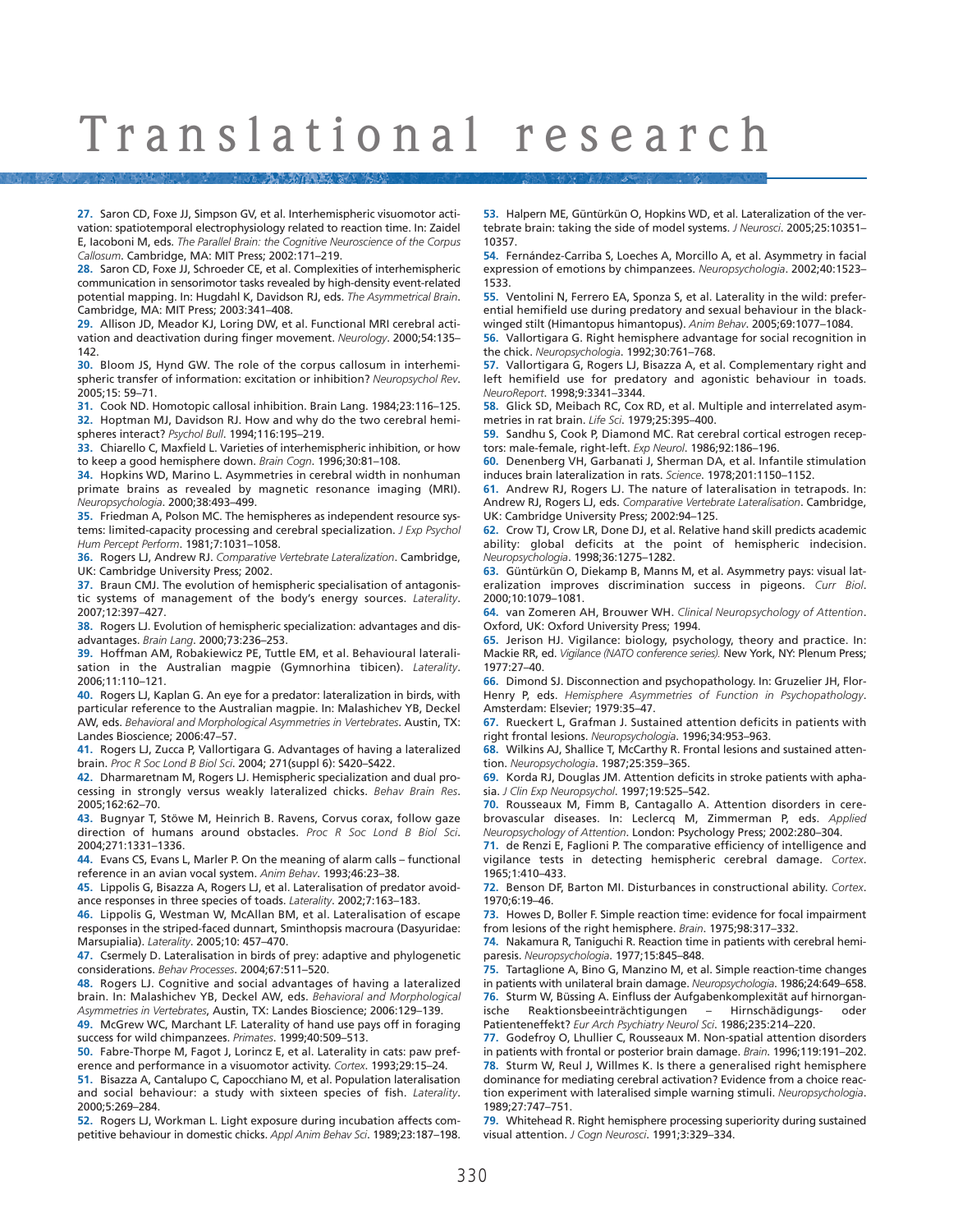**80.** Dimond SJ. Performance by split-brain humans on lateralised vigilance tasks. *Cortex*. 1979;15:43–50.

**81.** Lewin JS, Friedman L, Wu D, et al. Cortical localisation of human sustained attention: detection with functional MR using a visual vigilance paradigm. *J Comput Assist Tomogr*. 1996;20:695–701.

**82.** Pardo JV, Fox PT, Raichle ME. Localization of a human system for sustained attention by positron emission tomography. *Nature*. 1991;349:61–64. **83.** Salmaso D, Denes G. Role of the frontal lobes on an attention task: a

signal detection analysis. *Percept Mot Skills*. 1982;54:1147–1150. **84.** Rousseaux M, Godefroy O, Cabaret M, et al. Analyse et évolution des

déficits cognitifs après rupture des anévrysmes de l'artère communicante antérieure. *Rev Neurol (Paris).* 1996;152:678–687.

**85.** Dee HL, van Allen MW. Speed of decision-making processes in patients with unilateral cerebral disease. *Arch Neurol*. 1973;28:163–166.

**86.** Bisiach E, Mini M, Sterzi R, et al. Hemispheric lateralisation of the decisional stage in choice reaction times to visual unstructured stimuli. *Cortex*. 1982;18:191–197.

**87.** Jansen C, Sturm W, Willmes K. Sex-specific 'activation'-dominance of the left hemisphere for choice reactions: an experimental study regarding lateralisation of attention functions. *Z Neuropsychol*. 1992;3:44–51.

**88.** Corbetta M, Miezin FM, Dobmeyer S, et al. Selective and divided attention during visual discriminations of shape, color, and speed: functional anatomy by positron emission tomography. *J Neurosci*. 1991;11: 2383–2402.

**89.** Çiçek M, Gitelman D, Hurley RS, et al. Anatomical physiology of spatial extinction. *Cereb Cortex*. 2007;17:2892–2898.

**90.** Vohn R, Fimm B, Weber J, et al. Management of attentional resources in within-modal and cross-modal divided attention tasks: an fMRI study. *Hum Brain Mapp*. 2007;28:1267–1275.

**91.** Posner MI. Attention in cognitive neuroscience: an overview. In: Gazzaniga MS, ed. *The Cognitive Neurosciences*. Cambridge, MA: MIT Press; 1995:615–624.

**92.** Ivry RB, Robertson LC. *The Two Sides of Perception*. Cambridge, MA: MIT Press; 1998.

**93.** Sergent J. The cerebral balance of power: confrontation or cooperation? *J Exp Psychol Hum Percept Perform*. 1982;8:253–272.

**94.** Robertson LC, Lamb MR. Neuropsychological contributions to theories of part/whole organisation. *Cogn Psychol*. 1991;23:299–330.

**95.** van Kleeck MH. Hemispheric differences in global versus local processing of hierarchical visual stimuli by normal subjects: new data and a metaanalysis of previous studies. *Neuropsychologia*. 1989;27:1165–1178.

**96.** Mesulam M-M. Behavioral neuroanatomy: large-scale net-works, association cortex, frontal syndromes, the limbic system and hemispheric specialization. In: Mesulam M-M, ed. *Principles of Behavioral and Cognitive Neurology*. Oxford, UK: Oxford University Press; 2000.

**97.** Deouell LY, Ivry RB, Knight RT. Electrophysiologic methods and transcranial magnetic stimulation in behavioral neurology and neuropsychology. In: Feinberg TE, Farah MJ, eds. *Behavioral Neurology and Neuropsychology*. New York, NY: McGraw-Hill; 2003:105–134.

**98.** Delis DC, Robertson LC, Efron R. Hemispheric specialisation of memory for visual hierarchical stimuli. *Neuropsychologia*. 1986;24:205–214.

**99.** Delis DC, Kiefner MG, Fridlund AJ. Visuospatial dysfunction following unilateral brain damage: dissociations in hierarchical and hemispatial analysis. *J Clin Exp Neuropsychol*. 1988;10:421–431.

**100.**Siéroff E. Focussing on/in visual-verbal stimuli in patients with parietal lesions. *Cogn Neuropsychol*. 1990;7:519–594.

**101.**Siéroff E. Les mécanismes attentionnels. In: Seron X, Jeannerod M, eds. *Neuropsychologie humaine*. Liège, France: Mardaga; 1994:127–151.

**102.**Halligan PW, Marshall JC. Toward a principled explanation of unilateral neglect. *Cogn Neuropsychol*. 1994;11:167–206.

**103.**Leclercq M. Theoretical aspects of the main components and functions of attention. In: Leclercq M, Zimmerman P, eds. *Applied Neuropsychology of Attention*. London, UK: Psychology Press; 2002:3–55.

**104.**McGilchrist I. *The Master and his Emissary: The Divided Brain and the Making of the Western World*. New Haven, CT: Yale University Press; 2009.

**105.**Schutz LE. Broad-perspective perceptual disorder of the right hemisphere. *Neuropsychol Rev*. 2005;15:11–27.

**106.**Posner M, Raichle M. *Images of Mind*. New York, NY: Scientific American Library; 1994.

**107.**Goldberg E. *The Executive Brain: Frontal Lobes and the Civilized Mind*. Oxford: Oxford University Press; 2001.

**108.**Tang AC. A hippocampal theory of cerebral lateralization. In: Hugdahl K, Davidson RJ, eds. *The Asymmetrical Brain*. Cambridge, MA: MIT Press; 2003:37–68.

**109.**Goldberg E, Costa LD. Hemispheric differences in the acquisition and use of descriptive systems. *Brain Lang*. 1981;14:144–173.

**110.**Goldberg E, Podell K, Lovell M. Lateralization of frontal lobe functions and cognitive novelty. *J Neuropsychiatry Clin Neurosci*. 1994;6:371–378.

**111.**Treyer V, Buck A, Schnider A. Subcortical loop activation during selection of currently relevant memories. *J Cogn Neurosci*. 2003;15:610–618.

**112.**Cotton B, Tzeng OJ, Hardyck C. Role of cerebral hemispheric processing in the visual half-field stimulus-response compatibility effect. *J Exp Psychol Hum Percept Perform*. 1980;6:13–23.

**113.**Persinger MA, Lalonde CA. Right to left hemispheric shift in occipital electroencephalographic responses to repeated Kimura figures. *Percept Mot Skills.* 2000,91:273–278.

**114.**Martin A, Wiggs CL, Weisberg J. Modulation of human medial temporal lobe activity by form, meaning and experience. *Hippocampus*. 1997;7:587– 593.

**115.**Gold JM, Berman KF, Randolph C, et al. PET validation of a novel prefrontal task: delayed response alternation (DRA). *Neuropsychology*. 1996;10:3–10.

**116.**Berns GS, Cohen JD, Mintun MA. Brain regions responsive to novelty in the absence of awareness. *Science*. 1997;276:1272–1275.

**117.**Tulving E, Markowitsch HJ, Craik FE, et al. Novelty and familiarity activations in PET studies of memory encoding and retrieval. *Cereb Cortex*. 1996;6:71–79.

**118.**Cutting J. *Principles of Psychopathology*. Oxford, UK: Oxford University Press; 1997.

**119.**Gardner H. *The Shattered Mind*. New York, NY: Vintage Books; 1974.

**120.**Sperry RW. Consciousness, personal identity and the divided brain. In: Benson DF, Zaidel E, eds. *The Dual Brain: Hemispheric Specialization in Humans*. New York, NY: Guilford Press; 1985:11–26.

**121.**Mills DL, Coffey-Corina SA, Neville HJ. Language acquisition and cerebral specialization in 20-month-old infants. *J Cogn Neurosci*. 1993;5:317– 334.

**122.**Thal DJ, Marchman V, Stiles J, et al. Early lexical development in children with focal brain injury. *Brain Lang*. 1991;40:491–527.

**123.**Bever TG, Chiarello RJ. Cerebral dominance in musicians and nonmusicians. *Science*. 1974;185:537–539.

**124.**Podell K, Lovell M, Zimmerman M, et al. The Cognitive Bias Task and lateralised frontal lobe functions in males. *J Neuropsychiatry Clin Neurosci*. 1995;7:491–501.

**125.**Phelps EA, Gazzaniga MS. Hemispheric differences in mnemonic processing: the effects of left hemisphere interpretation. *Neuropsychologia*. 1992;30:293–297.

**126.**Brownell HH, Potter HH, Bihrle AM, et al. Inference deficits in right brain-damaged patients. *Brain Lang*. 1986;27:310–321.

**127.**Molloy R, Brownell HH, Gardner H. Discourse comprehension by righthemisphere stroke patients: deficits of prediction and revision. In: Joanette Y, Brownell HH, eds. *Discourse Ability and Brain Damage: Theoretical and Empirical Perspectives*. New York, NY: Springer-Verlag; 1990:113–130.

**128.**Metcalfe J, Funnell M, Gazzaniga MS. Right hemisphere memory superiority: studies of a split-brain patient. *Psychol Sci*. 1995;6:157–164.

**129.**Federmeier KD, Kutas M. Right words and left words: electrophysiological evidence for hemispheric differences in meaning processing. *Cogn Brain Res*. 1999;8:373–392.

**130.**Larose C, Richard-Yris M-A, Hausberger M, et al. Laterality of horses associated with emotionality in novel situations. *Laterality*. 2006;11:355–367. **131.**Coulson S. *Semantic Leaps: Frame-Shifting and Conceptual Blending in*

*Meaning Construction*. Cambridge, UK: Cambridge University Press; 2001. **132.**Aron AR, Fletcher PC, Bullmore ET, et al. Stop-signal inhibition disrupted by damage to right inferior frontal gyrus in humans. *Nat Neurosci*. 2003;6:115–116.

**133.**Nagahama Y, Okada T, Katsumi Y, et al. Dissociable mechanisms of attentional control within the human prefrontal cortex. *Cereb Cortex*. 2001;11:85–92.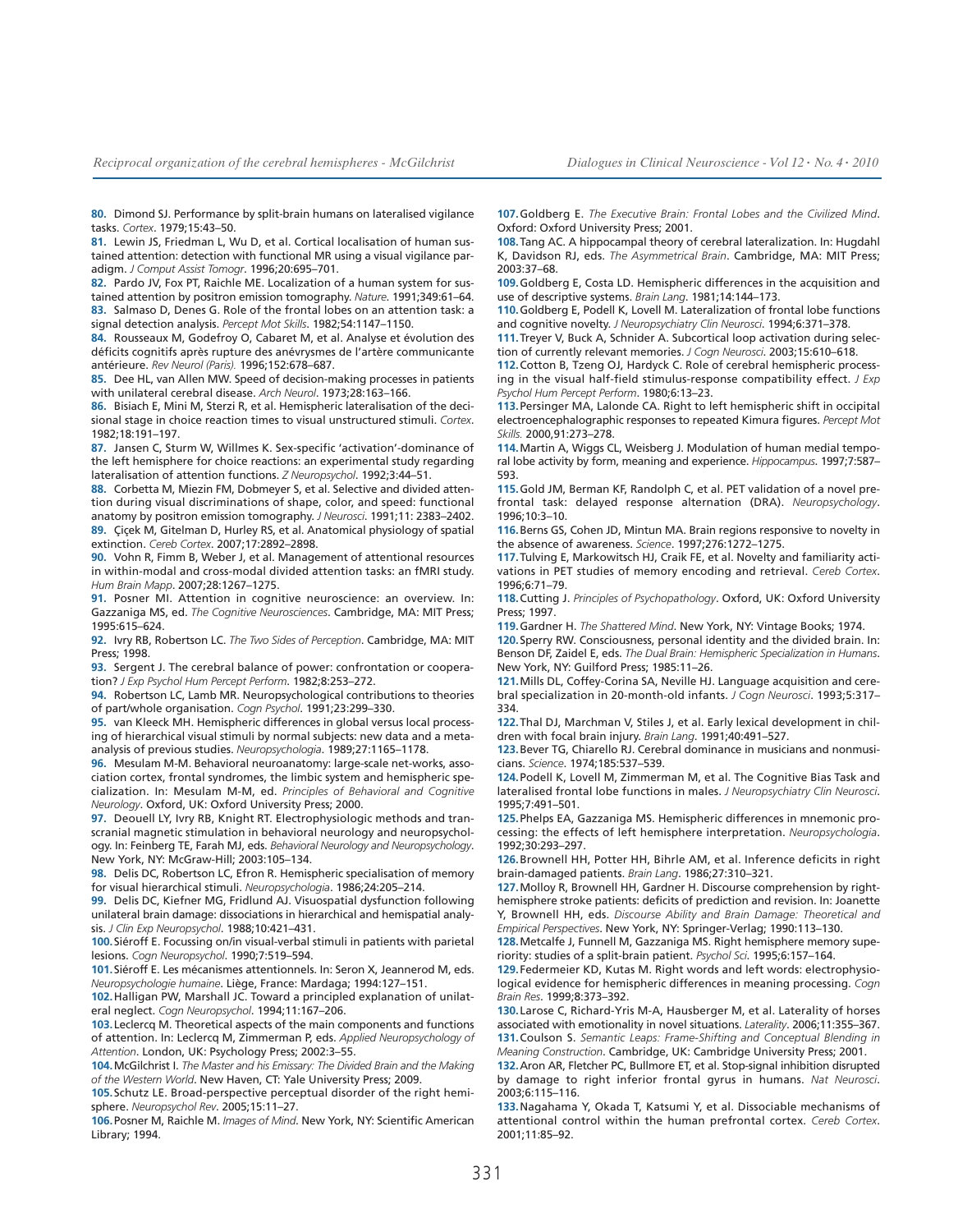**134.**Razani J, Boone KB, Miller BL, et al. Neuropsychological performance of right- and left-frontotemporal dementia compared to Alzheimer's disease. *J Int Neuropsychol Soc*. 2001;7:468–480.

**135.**Ruff RM, Allen CC, Farrow CE, et al. Figural fluency: differential impairment in patients with left versus right frontal lobe lesions. *Arch Clin Neuropsychol.* 1994;9:41–55.

**136.**Vanderhasselt MA, De Raedt R, Baeken C, et al. The influence of rTMS over the right dorsolateral prefrontal cortex on intentional set switching. *Exp Brain Res*. 2006;172:561–565.

**137.**Richards L, Chiarello C. Activation without selection: parallel right-hemisphere roles in language and intentional movement? *Brain Lang*. 1997;57:151–178.

**138.**Posner MI. Time course of activating brain areas in generating verbal associations. *Psychol Sci*. 1997;8:56–59.

**139.**Brownell HH, Simpson TL, Bihrle AM, et al. Appreciation of metaphoric alternative word meanings by left and right brain-damaged patients. *Neuropsychologia*. 1990;28:375–383.

**140.**Ramachandran VS. Phantom limbs, neglect syndromes, repressed memories, and Freudian psychology. *Int Rev Neurobiol*. 1994;37:291–333.

**141.**Yochim BP, Kender R, Abeare C, et al. Semantic activation within and across the cerebral hemispheres: what's left isn't right. *Laterality*. 2005;10:131–148.

**142.**Coney J, Evans KD. Hemispheric asymmetries in the resolution of lexical ambiguity. *Neuropsychologia*. 2000:38:272–282.

**143.**Chiarello C. On codes of meaning and the meaning of codes: semantic access and retrieval within and between hemispheres. In: Beeman M, Chiarello C, eds. *Right Hemisphere Language Comprehension: Perspectives from Cognitive Neuroscience*. Mahwah, NJ: Lawrence Erlbaum; 1998:141–160.

**144.**Seger CA, Desmond JE, Glover GH, et al. Functional magnetic resonance imaging evidence for right-hemisphere involvement in processing unusual semantic relationships. *Neuropsychology*. 2000;14:361–369.

**145.**Jung-Beeman M, Bowden EM, Haberman J, et al. Neural activity when people solve verbal problems with insight. *PLoS Biol*. 2004;2:E97.

**146.**Mashal N, Faust M, Hendler T, et al. An fMRI investigation of the neural correlates underlying the processing of novel metaphoric expressions. *Brain Lang*. 2007;100:115–126.

**147.**Chiarello C, Senehi J, Nuding S. Semantic priming with abstract and concrete words: differential asymmetry may be post-lexical. *Brain Lang*. 1987;31:43–60.

**148.**Nakagawa A. Role of anterior and posterior attention networks in hemispheric asymmetries during lexical decisions. *J Cogn Neurosci*. 1991;3:313–321.

**149.**Tucker DM, Roth DL, Bair TB. Functional connections among cortical regions: topography of EEG coherence. *Electroencephalogr Clin*. 1986;63:242– 250.

**150.**Liotti M, Tucker DM. Emotion in asymmetric corticolimbic network. In: Davidson RJ, Hugdahl K, eds. *Human Brain Laterality*. Oxford, UK: Oxford University Press; 1994:389–424.

**151.**Semmes J, Weinstein S, Ghent L, et al. *Somatosensory Changes After Penetrating Brain Wounds in Man*. Cambridge, MA: Harvard University Press; 1960.

**152.**Teuber HL, Battersby WS, Bender MB. *Visual Field Defects after Penetrating Missile Wounds of the Brain*. Cambridge, MA: Harvard University Press; 1960. **153.**Milner B. Hemispheric *Specialization and Interactions*. Cambridge, MA: MIT Press; 1975.

**154.**Chapanis L. Language deficits and cross-modal sensory perception. In: Segalowitz SJ, Gruber FA, eds. *Language Development and Neurological Theory*. New York, NY: Academic Press; 1977:107–120.

**155.**Tucker DM. Developing emotions and cortical networks. In: Gunnar MR, Nelson CA, eds. *Minnesota Symposium on Child Psychology. Vol 24: Developmental Behavioral Neuroscience*. Hillsdale, NJ: Lawrence Erlbaum; 1992:75–128.

**156.**Levy-Agresti J, Sperry RW. Differential perceptual capacities in major and minor hemispheres. *Proc Natl Acad Sci U S A*. 1968;61:1151.

**157.**Kirsner K. Hemisphere-specific processes in letter-matching. *J Exp Psychol Hum Percept Perform*. 1980;6:167–179.

**158.**Kirsner K, Brown H. Laterality and recency effects in working memory. *Neuropsychologia*. 1981;19:249–261.

**159.**Marsolek CJ, Schacter DL, Nicholas CD. Form-specific visual priming for new associations in the right cerebral hemisphere. *Mem Cognit*. 1996;24:539– 556.

**160.**Navon D. Forest before trees: the precedence of global features in visual perception. *Cogn Psychol*. 1977;9:353–383.

**161.**Christman S. *Cerebral Asymmetries in Sensory and Perceptual Processing*. Amsterdam: Elsevier; 1997.

**162.**Beeman MJ, Bowden EM, Gernsbacher MA. Right and left hemisphere cooperation for drawing predictive and coherence inferences during normal story comprehension. *Brain Lang*. 2000;71:310–336.

**163.**Young AH, Ratliff G. Visuospatial abilities of the right hemisphere. In: Young AH, ed. *Functions of the Right Cerebral Hemisphere*. London: Academic Press; 1983.

**164.**Yoshida T, Yoshino A, Takahashi Y, et al. Comparison of hemispheric asymmetry in global and local information processing and interference in divided and selective attention using spatial frequency filters. *Exp Brain Res*. 2007;181:519–529.

**165.**Evert DL, Kmen M. Hemispheric asymmetries for global and local processing as a function of stimulus exposure duration. *Brain Cogn*. 2003;51:115– 142.

**166.**Fink GR, Marshall JC, Halligan PW, et al. Hemispheric asymmetries in global/local processing are modulated by perceptual salience. *Neuropsychologia*. 1999;37:31–40.

**167.**Heinze HJ, Hinrichs H, Scholz M, et al. Neural mechanisms of global and local processing: a combined PET and ERP study. *J Cogn Neurosci*. 1998;10:485–498.

**168.**Lux S, Marshall JC, Ritzl A, et al. A functional magnetic resonance imaging study of local/global processing with stimulus presentation in the peripheral visual hemifields. *Neuroscience*. 2004;124:113–120.

**169.**Walsh K, Darby D. *Neuropsychology, a Clinical Approach*. 4th ed. New York, NY: Churchill, Livingstone; 1999.

**170.**Bradshaw JL, Nettleton NC. *Human Cerebral Asymmetry*. Englewood Cliffs, NJ: Prentice-Hall, 1983.

**171.**Anderson JR. *Cognitive Psychology and its Implications*. New York, NY: Freeman; 1990.

**172.**Stillings NA, Feinstein MH, Garfield J, et al. *Cognitive Science: An Introduction*. Cambridge, MA: MIT Press; 1987.

**173.**McFie J, Zangwill O. Visual constructive disabilities associated with lesions of the left cerebral hemisphere. *Brain*. 1960;83:243–260.

**174.**Warrington EK, James M, Kinsbourne M. Drawing disability in relation to laterality of cerebral lesion. *Brain*. 1966;89:53–82.

**175.**Kinsbourne M. Hemisphere interactions in depression. In: Kinsbourne M, ed. *Cerebral Hemisphere Function in Depression*. Washington, DC: American Psychiatric Press; 1988:133–162.

**176.**Alexander MP, Benson DF, Stuss DT. Frontal lobes and language. *Brain Lang*. 1989;37:656–91.

**177.**Blakeslee TR. *The Right Brain*. London: Macmillan, 1980.

**178.**Deglin V. Split brain. *Unesco Cour*. 1976;29:4–31.

**179.**Heilman KM, Scholes R, Watson RT. Auditory affective agnosia: disturbed comprehension of affective speech. *J Neurol Neurosurg Psychiatry*. 1975;38:69–72.

**180.**Bottini G, Corcoran R, Sterzi R, et al. The role of the right hemisphere in the interpretation of figurative aspects of language: a positron emission tomography activation study. *Brain*. 1994;117:1241–1253.

**181.**Foldi NS, Cicone M, Gardner H. Pragmatic aspects of communication in brain-damaged patients. In: Segalowitz SJ, ed. *Language Functions and Brain Organisation*. New York, NY: Academic Press; 1983.

**182.**Kaplan JA, Brownell HH, Jacobs JR, et al. The effects of right hemisphere damage on the pragmatic interpretation of conversational remarks. *Brain Lang*. 1990;38:315–333.

**183.**Pobric G, Mashal N, Faust M, et al. The role of the right cerebral hemisphere in processing novel metaphoric expressions: a transcranial magnetic stimulation study. *J Cogn Neurosci*. 2008;20:170–181.

**184.**Lakoff G, Johnson M. *Philosophy in the Flesh: The Embodied Mind and its Challenge to Western Thought.* New York, NY: Basic Books; 1999.

**185.**Deglin VL, Kinsbourne M. Divergent thinking styles of the hemispheres: how syllogisms are solved during transitory hemisphere suppression. *Brain Cogn*. 1996;31:285–307.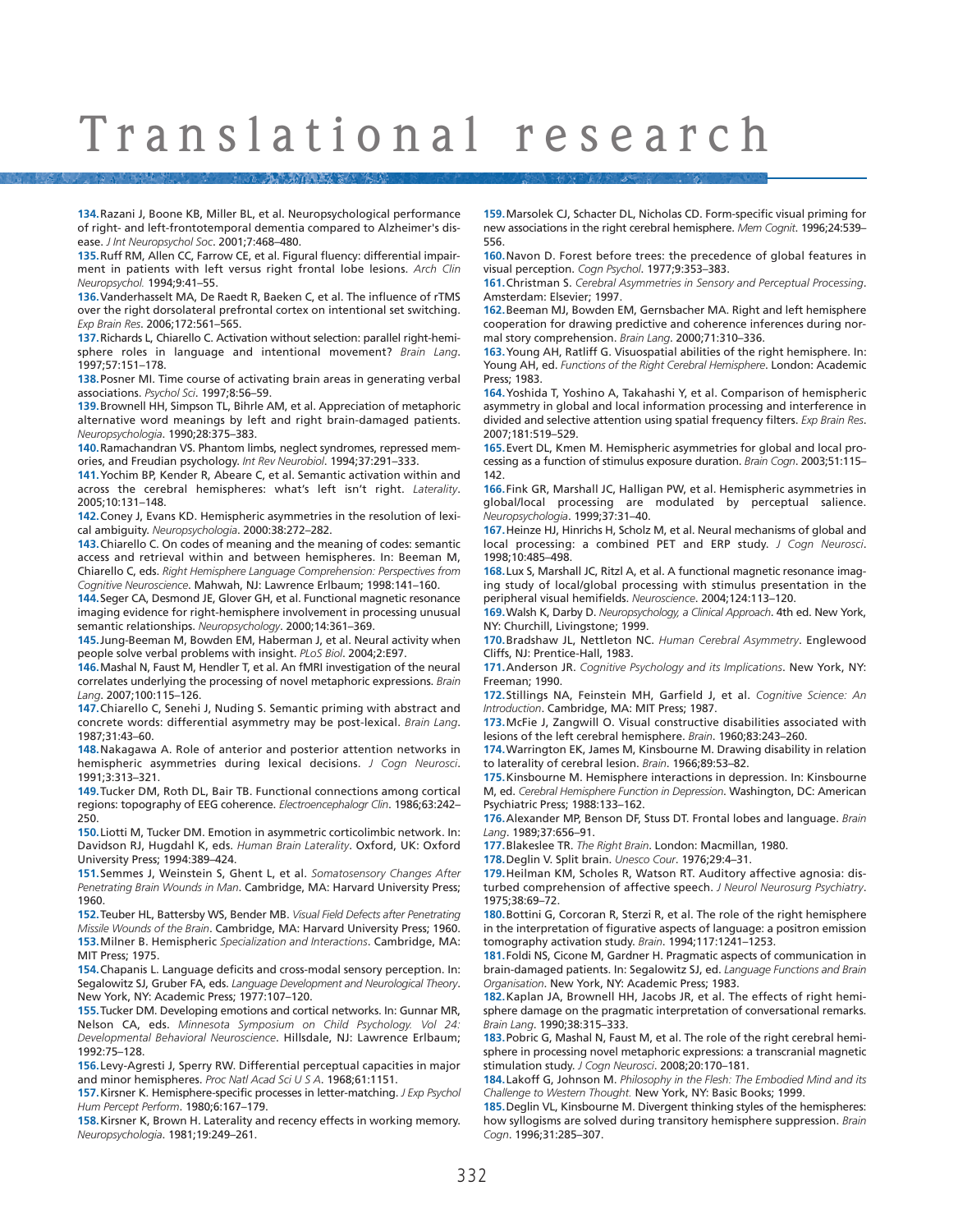**186.**Marsolek CJ. Abstract visual-form representations in the left cerebral hemisphere. *J Exp Psychol Hum Percept Perform*. 1995;21:375–386.

**187.**Brown HD, Kosslyn SM. Cerebral lateralization. *Curr Opin Neurobiol*. 1993;3:183–186.

**188.**Kosslyn SM. Seeing and imagining in the cerebral hemispheres: a computational approach. *Psychol Rev*. 1987;94:148–175.

**189.**Warrington EK, McCarthy RA. Categories of knowledge: further fractionations and an attempted integration. *Brain*. 1987;110:1273–1296.

**190.**Bornstein B, Sroka H, Munitz H. Prosopagnosia with animal face agnosia. *Cortex*. 1969;5:164–169.

**191.**Landis T, Cummings JL, Benson DF, et al. Loss of topographic familiarity: an environmental agnosia. *Arch Neurol*. 1986;43:132–136.

**192.**Bourgeois MJ, Christman S, Horowitz IA. The role of hemispheric activation in person perception: evidence for an attentional focus model. *Brain Cogn.* 1998;38:202–219.

**193.**Farah MJ. Disorders of visual-spatial perception and cognition. In: Heilman KM, Valenstein E, eds. *Clinical Neuropsychology*. Oxford, UK: Oxford University Press; 2003:146–160.

**194.**McCarthy RA, Warrington EK. *Cogn Neuropsychol*. London: Academic Press; 1990.

**195.**Sergent J, Ohta S, MacDonald B. Functional neuroanatomy of face and object processing: a positron emission tomography study. *Brain*. 1992;115:15–36.

**196.**Laeng B, Chabris CF, Kosslyn SM. Asymmetries in encoding spatial relations. In: Hugdahl K, Davidson RJ, eds. *The Asymmetrical Brain*. Cambridge, MA: MIT Press; 2003:303–339.

**197.**Laeng B, Zarrinpar A, Kosslyn SM. Do separate processes identify objects as exemplars versus members of basic-level categories? Evidence from hemispheric specialization. *Brain Cogn*. 2003;53:15–27.

**198.**Koivisto M, Laine M. Strategies of semantic categorization in the cerebral hemispheres. *Brain Lang*. 1999;66:341–357.

**199.**Marsolek CJ. Dissociable neural subsystems underlie abstract and specific object recognition. *Psychol Sci*. 1999;10:111–118.

**200.**Zaidel DW, Kosta A. Hemispheric effects of canonical views of category members with known typicality levels. *Brain Cogn*. 2001;46:311–316.

**201.**Kosslyn SM, Koenig O, Barrett A, et al. Evidence for two types of spatial representations: hemispheric specialization for categorical and coordinate relations. *J Exp Psychol Hum Percept Perform*. 1989;15:723–735.

**202.**van Lancker D. Personal relevance and the human right hemisphere. *Brain Cogn*. 1991;17:64–92.

**203.**Wallace GL, Canter GJ. Effects of personally relevant language materials on the performance of severely aphasic individuals. *J Speech Hear Disord*. 1985;50:385–390.

**204.**Lhermitte F, Chedru F, Chain F. À propos d'un cas d'agnosie visuelle. *Rev Neurol (Paris).* 1973;128:301–322.

**205.** Gainotti G. The relationships between anatomical and cognitive locus of lesion in category-specific disorders. In: Forde EME, Humphreys GW, eds. *Category Specificity in Brain and Mind*. Hove, UK: Psychology Press; 2002:403–426. **206.**Martin A, Wiggs CL, Ungerleider LG, et al. Neural correlates of category-specific knowledge. *Nature*. 1996;379:649–652.

**207.**Perani D, Cappa SF, Bettinardi V. Different neural systems for the recognition of animals and man-made tools. *NeuroReport*. 1995;6:1637–1641.

**208.**Mummery CJ, Patterson K, Hodges JR, et al. Functional neuroanatomy of the semantic system: divisible by what? *J Cogn Neurosci*. 1998;10:766–777. **209.**Mummery CJ, Patterson K, Hodges JR, et al. Generating 'tiger' as an animal name or a word beginning with T: differences in brain activation. *Proc R Soc Lond B Biol Sci*. 1996;263:989–995.

**210.**Price CJ, Friston KJ. Functional imaging studies of category specificity. In: Forde EME, Humphreys GW, eds. *Category Specificity in Brain and Mind*. Hove, UK: Psychology Press; 2002:427–447.

**211.**Gainotti G. What the locus of brain lesion tells us about the nature of the cognitive defect underlying category-specific disorders: a review. *Cortex*. 2000;36:539–559.

**212.**Hartmann K, Goldenberg G, Daumüller M, et al. It takes the whole brain to make a cup of coffee: the neuropsychology of naturalistic actions involving technical devices. *Neuropsychologia*. 2005;43:625–637.

**213.**Corballis MC. Sperry and the age of Aquarius: science, values and the split brain. *Neuropsychologia*. 1998;36:1083-1087.

**214.**Schwartz MF, Buxbaum LJ, Montgomery MW, et al. Naturalistic action production following right hemisphere stroke. *Neuropsychologia*. 1999;37:51– 66.

**215.**Gainotti G, Barbier A, Marra C. Slowly progressive defect in recognition of familiar people in a patient with right anterior temporal atrophy. *Brain*. 2003;126:792–803.

**216.**Giovanello KS, Alexander M, Verfaellie M. Differential impairment of person-specific knowledge in a patient with semantic dementia. *Neurocase*. 2003;9:15–26.

**217.**Mendez MF, Lim GT. Alterations of the sense of 'humanness' in right hemisphere predominant frontotemporal dementia patients. *Cogn Behav Neurol*. 2004;17:133–138.

**218.**Decety J, Chaminade T. When the self represents the other: a new cognitive neuroscience view on psychological identification. *Conscious Cogn*. 2003;12:577–596.

**219.**Hunt GR, Corballis MC, Gray RD. Laterality in tool manufacture by crows – neural processing and not ecological factors may influence "handedness" in these birds. *Nature*. 2001;414:707.

**220.**Rutledge R, Hunt GR. Lateralised tool use in New Caledonian crows. *Anim Behav*. 2004;67:327–332.

**221.**Cowin EL, Hellige JB. Categorical versus coordinate spatial processing: effects of blurring and hemispheric asymmetry. *J Cogn Neurosci*. 1994;6:156– 164.

**222.**Hellige JB. Effects of perceptual quality and visual field of probe stimulus presentation on memory search for letters. *J Exp Psychol Hum Percept Perform.* 1980;6:639–651.

**223.**Bradshaw GJ, Hicks RE, Rose B. Lexical discrimination and letter-string identification in the two visual fields. *Brain Lang*. 1979;8:10–18.

**224.**Sergent J, Bindra D. Differential hemispheric processing of faces: methodological considerations and reinterpretation. *Psychol Bull*. 1981;89:541–554.

**225.**Boroojerdi B, Diefenbach K, Ferbert A. Transcallosal inhibition in cortical and subcortical cerebral vascular lesions. *J Neurol Sci*. 1996;144:160–170. **226.**Schnider A, Benson F, Rosner LJ. Callosal disconnection in multiple sclerosis. *Neurology*. 1993;43:1243–1245.

**227.**Harnad SR. Creativity, lateral saccades and the nondominant hemisphere. *Percept Mot Skills*. 1972;34:653–654.

**228.**Bowden EM, Beeman MJ. Getting the right idea: semantic activation in the right hemisphere may help solve insight problems. *Psychol Sci*. 1998;9:435–440.

**229.**Bogen JE, Bogen GM. Split-brains: interhemispheric exchange in creativity. In: Runco MA, Pritzker R, eds. *Encyclopedia of Creativity*. San Diego, CA: Academic Press, 1999.

**230.**Levy J, Heller W, Banich MT, et al. Are variations among right-handed individuals in perceptual asymmetries caused by characteristic arousal differences between hemispheres? *J Exp Psychol Hum Percept Perform.* 1983;9:329–359.

**231.**Kim H, Levine SC. Variations in characteristic perceptual asymmetry: modality specific and modality general components. *Brain Cogn*. 1992;19:21– 47.

**232.**Levine SC, Banich MT, Koch-Weser M. Variations in patterns of lateral asymmetry among dextrals. *Brain Cogn*. 1984;3:317–334.

**233.**Boles DB. Relationships among multiple task asymmetries. II. A largesample factor analysis. *Brain Cogn*. 1998;36:268–289.

**234.**Spencer KM, Banich MT. Hemispheric biases and the control of visuospatial attention: an ERP study. *BMC Neurosci*. 2005;6:51.

**235.**Bisiacchi P, Marzi CA, Nicoletti R, et al. Left-right asymmetry of callosal transfer in normal human subjects. *Behav Brain Res*. 1994;64:173–178.

**236.**Brown WS, Larson EB, Jeeves M. Directional asymmetries in interhemispheric transmission time: evidence from visual evoked potentials. *Neuropsychologia*. 1994;32:439–448.

**237.**Saron CD, Davidson RJ. Visual evoked potential measures of interhemispheric transfer time in humans. *Behav Neurosci*. 1989;103:1115–1138. **238.**Larson EB, Brown WS. Bilateral field interactions, hemispheric specialization and evoked potential interhemispheric transmission time. *Neuropsychologia*. 1997;35:573–581.

**239.**Brown-Séquard C-E. Have we two brains or one? *The Forum*. 1890;9:627–643.